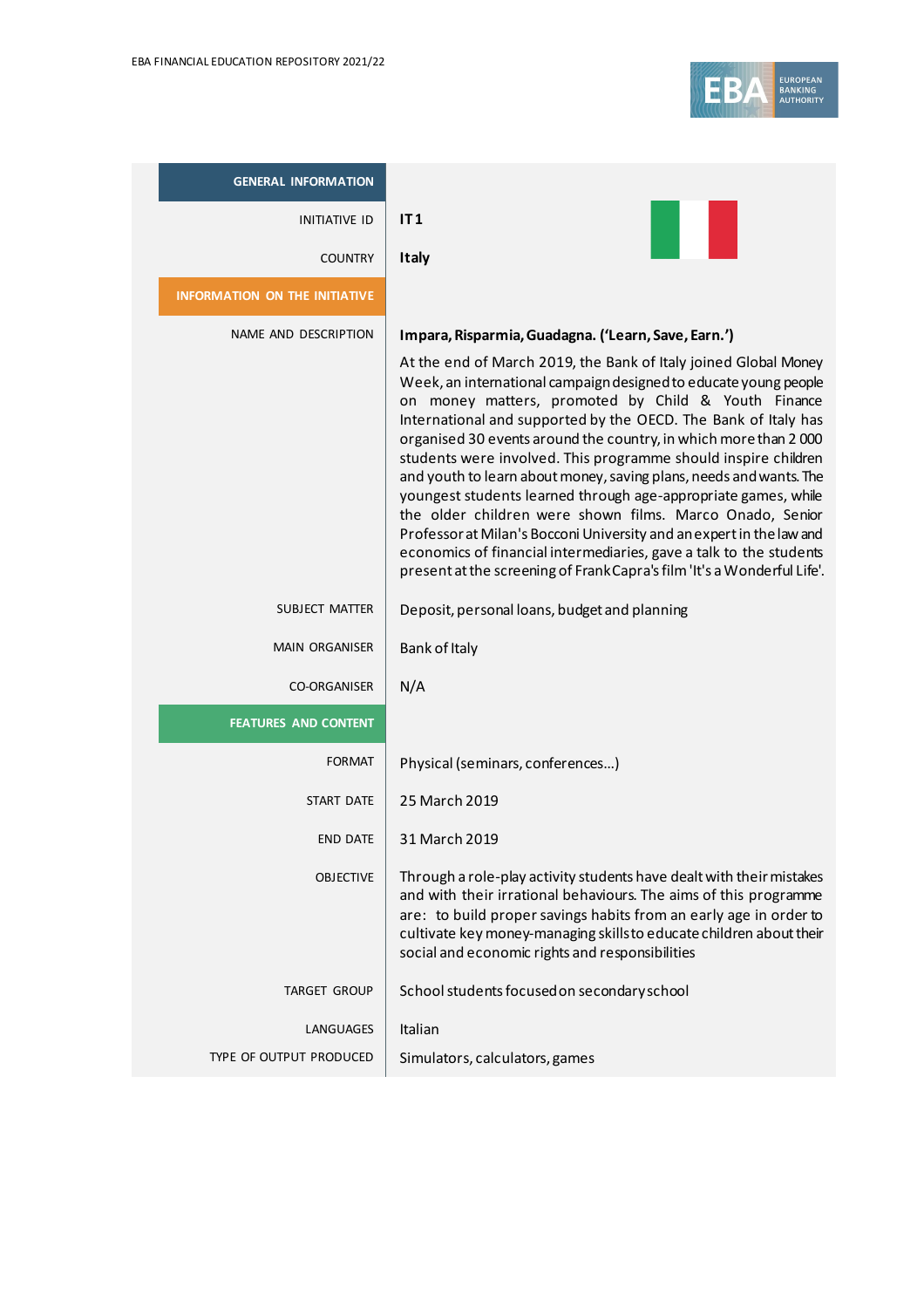

| <b>GENERAL INFORMATION</b>           |                                                                                                                                                                                                                                                                                                                                                                    |
|--------------------------------------|--------------------------------------------------------------------------------------------------------------------------------------------------------------------------------------------------------------------------------------------------------------------------------------------------------------------------------------------------------------------|
| <b>INITIATIVE ID</b>                 | IT <sub>2</sub>                                                                                                                                                                                                                                                                                                                                                    |
| <b>COUNTRY</b>                       | <b>Italy</b>                                                                                                                                                                                                                                                                                                                                                       |
| <b>INFORMATION ON THE INITIATIVE</b> |                                                                                                                                                                                                                                                                                                                                                                    |
| NAME AND DESCRIPTION                 | Financial education in the workplace: TIM employees<br>This is a three module initiatives. Each module has been offered in<br>webinar mode (3 virtual classrooms) at around 40 people. Lessons<br>were recorded and made available to all TIM employees (around<br>45,000) on the TIM Academy corporate platform. TIM is an Italian<br>telecommunications company. |
| <b>SUBJECT MATTER</b>                | Three different lessons about: money, payments services, and<br>innovation in the payment system; loans and consumer protection;<br>saving and investment.                                                                                                                                                                                                         |
| <b>MAIN ORGANISER</b>                | Bank of Italy                                                                                                                                                                                                                                                                                                                                                      |
| <b>CO-ORGANISER</b>                  | <b>TIM</b>                                                                                                                                                                                                                                                                                                                                                         |
| <b>FEATURES AND CONTENT</b>          |                                                                                                                                                                                                                                                                                                                                                                    |
| <b>FORMAT</b>                        | Website and online tools                                                                                                                                                                                                                                                                                                                                           |
| START DATE                           | 22 May 2018                                                                                                                                                                                                                                                                                                                                                        |
| <b>END DATE</b>                      | 07 June 2018                                                                                                                                                                                                                                                                                                                                                       |
| <b>OBJECTIVE</b>                     | Financial education in the workplace                                                                                                                                                                                                                                                                                                                               |
| <b>TARGET GROUP</b>                  | Consumers in general; adults: TIM employees                                                                                                                                                                                                                                                                                                                        |
| LANGUAGES                            | Italian                                                                                                                                                                                                                                                                                                                                                            |
| TYPE OF OUTPUT PRODUCED              | Online information                                                                                                                                                                                                                                                                                                                                                 |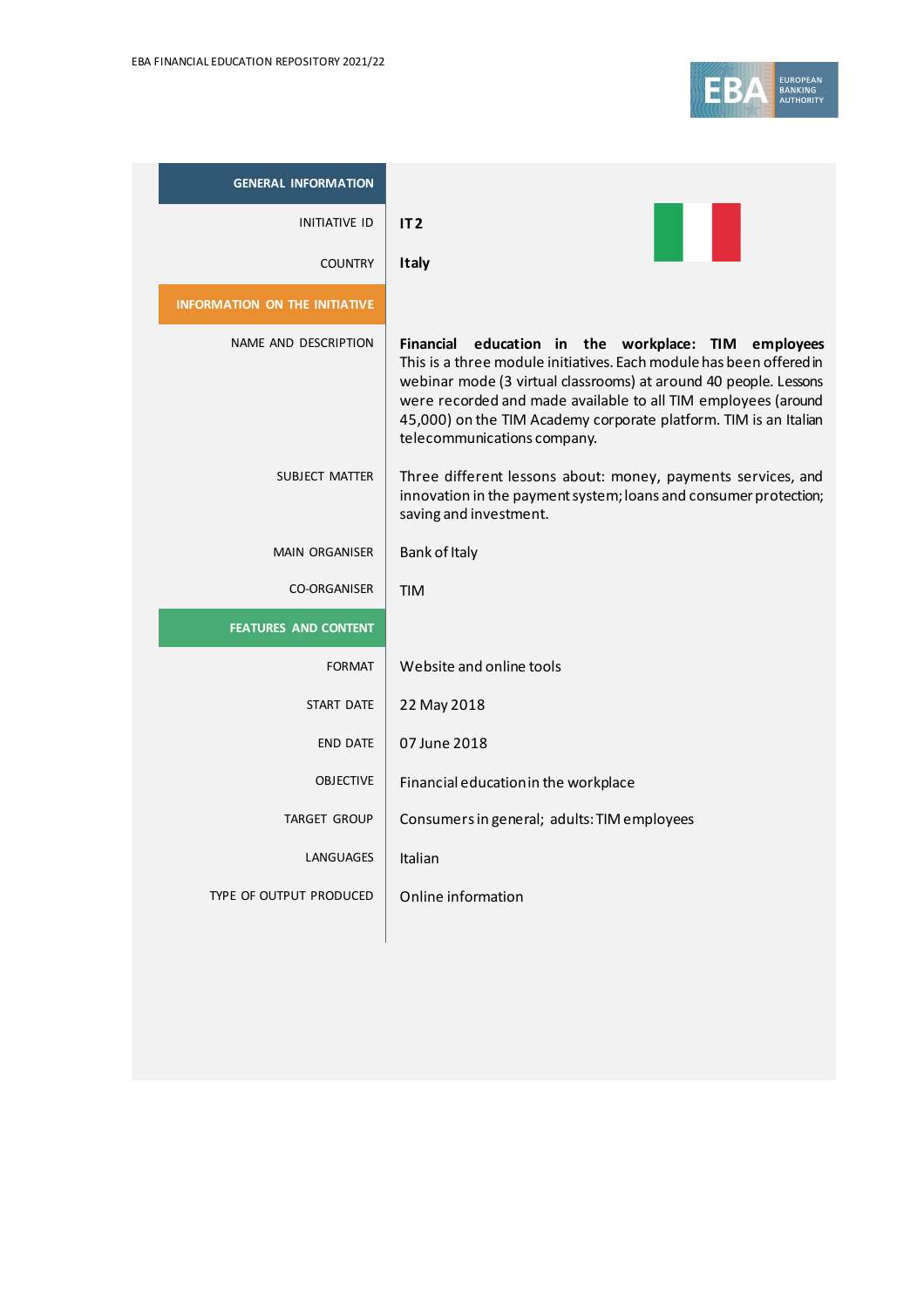

| <b>GENERAL INFORMATION</b>           |                                                                                                                                                                                                                                                                                                                                                                                                                                                                                                                                                                                                      |
|--------------------------------------|------------------------------------------------------------------------------------------------------------------------------------------------------------------------------------------------------------------------------------------------------------------------------------------------------------------------------------------------------------------------------------------------------------------------------------------------------------------------------------------------------------------------------------------------------------------------------------------------------|
| <b>INITIATIVE ID</b>                 | IT <sub>3</sub>                                                                                                                                                                                                                                                                                                                                                                                                                                                                                                                                                                                      |
| <b>COUNTRY</b>                       | <b>Italy</b>                                                                                                                                                                                                                                                                                                                                                                                                                                                                                                                                                                                         |
| <b>INFORMATION ON THE INITIATIVE</b> |                                                                                                                                                                                                                                                                                                                                                                                                                                                                                                                                                                                                      |
| NAME AND DESCRIPTION                 | Incontri con i Collegi universitari di merito (Conference with<br><b>University Colleges of Merit)</b>                                                                                                                                                                                                                                                                                                                                                                                                                                                                                               |
|                                      | The aim of this programme is to help university students strengthen<br>their financial competencies. University Colleges of Merit are legally<br>recognised private institutions with public interest purposes. The<br>University Colleges of Merit are residential structures open to<br>Italian and international students, with a high quality educational<br>offer, pursuing the promotion of merit and interdisciplinary<br>education, and ensuring that each student has a personal<br>development path made up of training services and, guidance and<br>enriched with university activities. |
| <b>SUBJECT MATTER</b>                | The economy of the Italian regions, consumer protection,<br>behavioral finance, innovation in the payment system, FinTech and<br>crypto-assets.                                                                                                                                                                                                                                                                                                                                                                                                                                                      |
| <b>MAIN ORGANISER</b>                | Bank of Italy                                                                                                                                                                                                                                                                                                                                                                                                                                                                                                                                                                                        |
| <b>CO-ORGANISER</b>                  | N/A                                                                                                                                                                                                                                                                                                                                                                                                                                                                                                                                                                                                  |
| <b>FEATURES AND CONTENT</b>          |                                                                                                                                                                                                                                                                                                                                                                                                                                                                                                                                                                                                      |
| <b>FORMAT</b>                        | Physical (seminars, conferences): 4-hour meetingsheld in five<br>different cities.                                                                                                                                                                                                                                                                                                                                                                                                                                                                                                                   |
| START DATE                           | 01 October 2018                                                                                                                                                                                                                                                                                                                                                                                                                                                                                                                                                                                      |
| <b>END DATE</b>                      | 30 October 2018                                                                                                                                                                                                                                                                                                                                                                                                                                                                                                                                                                                      |
| <b>OBJECTIVE</b>                     | To help existing and future consumers develop the knowledge, skills<br>and confidence to appropriately understand risks and<br>opportunities, to make informed choices and know where to go for<br>assistance.                                                                                                                                                                                                                                                                                                                                                                                       |
| <b>TARGET GROUP</b>                  | University students                                                                                                                                                                                                                                                                                                                                                                                                                                                                                                                                                                                  |
| LANGUAGES                            | Italian                                                                                                                                                                                                                                                                                                                                                                                                                                                                                                                                                                                              |
| TYPE OF OUTPUT PRODUCED              | No public output produced                                                                                                                                                                                                                                                                                                                                                                                                                                                                                                                                                                            |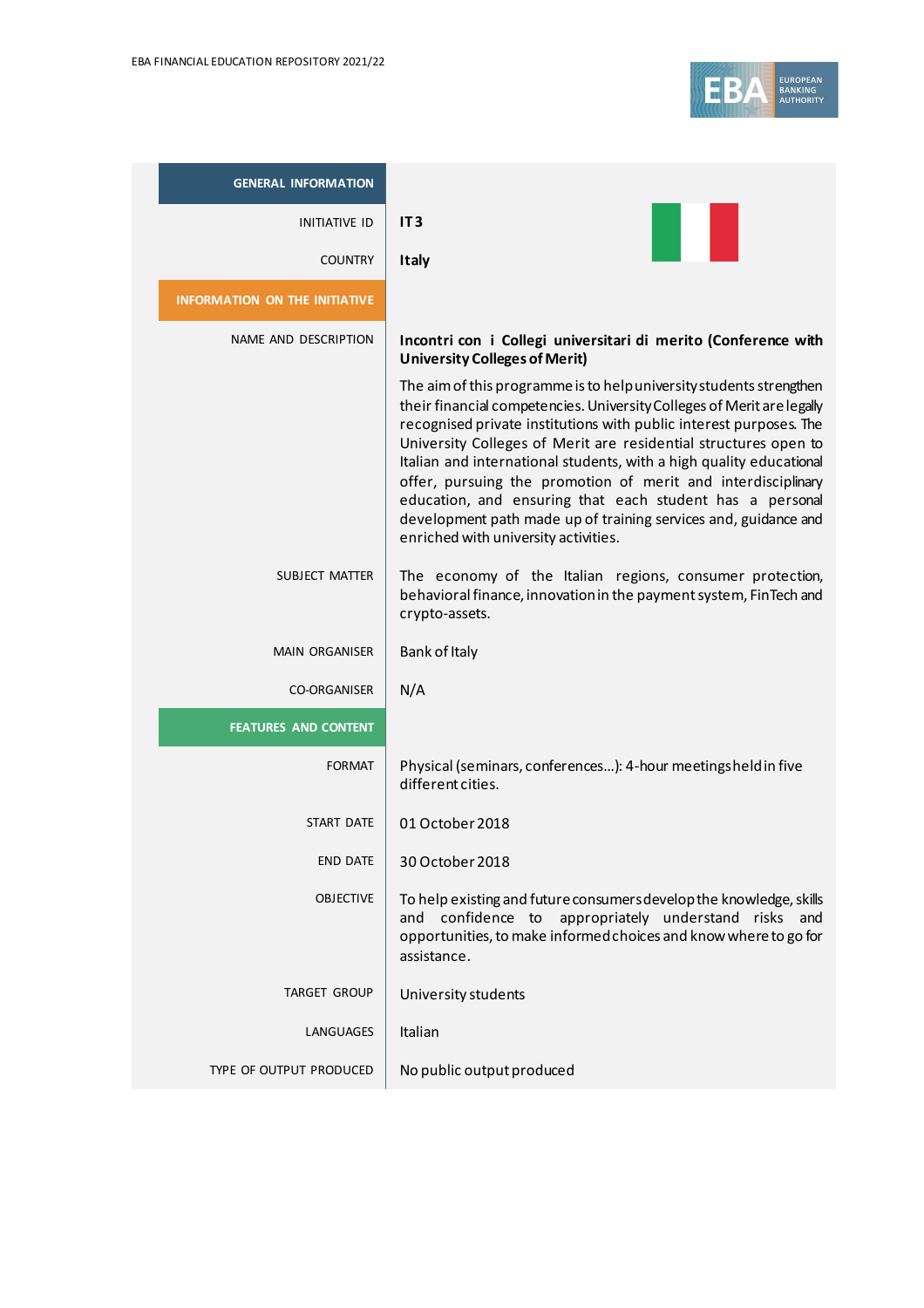

| <b>GENERAL INFORMATION</b>           |                                                                                                                                                                                                                                 |
|--------------------------------------|---------------------------------------------------------------------------------------------------------------------------------------------------------------------------------------------------------------------------------|
| INITIATIVE ID                        | IT4                                                                                                                                                                                                                             |
| <b>COUNTRY</b>                       | <b>Italy</b>                                                                                                                                                                                                                    |
| <b>INFORMATION ON THE INITIATIVE</b> |                                                                                                                                                                                                                                 |
| NAME AND DESCRIPTION                 | D <sub>2</sub> – women association                                                                                                                                                                                              |
|                                      | The Bank of Italy, jointly with other institutions, runs several<br>meetings<br>targeting<br>women.<br>https://www.gltfoundation.com/en/women-squared-for-financial-<br>inclusion/                                              |
| SUBJECT MATTER                       | Income and Budgeting; Saving and investment; Consumer<br>protection                                                                                                                                                             |
| <b>MAIN ORGANISER</b>                | Bank of Italy                                                                                                                                                                                                                   |
| <b>CO-ORGANISER</b>                  | Supervisory authority for the Italian financial products market<br>(CONSOB), Institute for the Supervision of Insurance (IVASS), Italian<br>Pensions Funds Supervisory Commission (COVIP), Global Thinking<br>Foundation        |
| <b>FEATURES AND CONTENT</b>          |                                                                                                                                                                                                                                 |
| <b>FORMAT</b>                        | Physical (seminars, conferences)                                                                                                                                                                                                |
| START DATE                           | 08 March 2018                                                                                                                                                                                                                   |
| <b>END DATE</b>                      | 07 October 2018                                                                                                                                                                                                                 |
| <b>OBJECTIVE</b>                     | Reduce the gender gap in the country and help women develop the<br>knowledge, skills and confidence to appropriately understand risks<br>and opportunities, to make informed choices and to know where to<br>go for assistance. |
| <b>TARGET GROUP</b>                  | Consumers in general, only women                                                                                                                                                                                                |
| LANGUAGES                            | Italian                                                                                                                                                                                                                         |
| TYPE OF OUTPUT PRODUCED              | No public output produced                                                                                                                                                                                                       |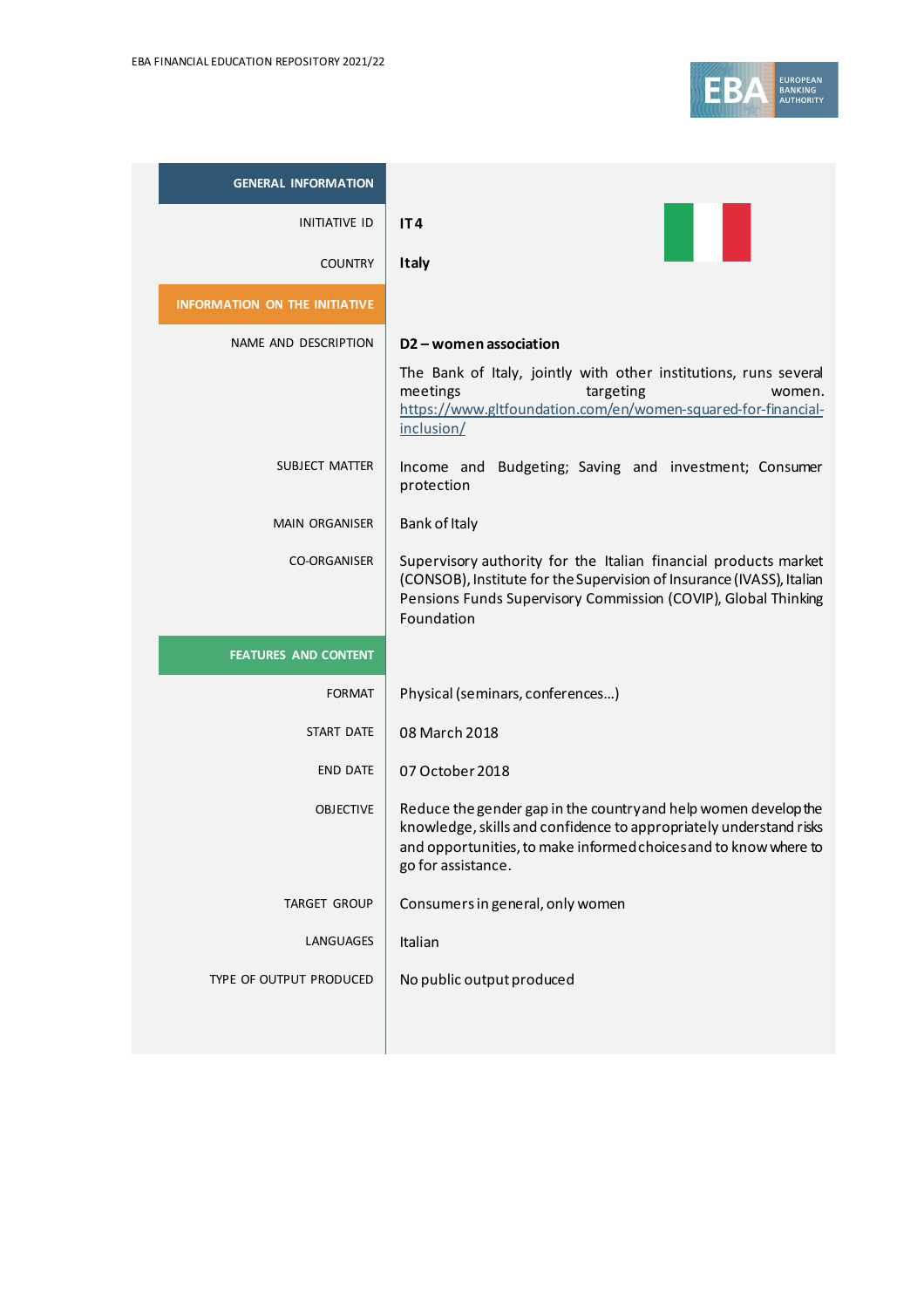

| <b>GENERAL INFORMATION</b>           |                                                                                                                                                                                                   |
|--------------------------------------|---------------------------------------------------------------------------------------------------------------------------------------------------------------------------------------------------|
| <b>INITIATIVE ID</b>                 | IT <sub>5</sub>                                                                                                                                                                                   |
| <b>COUNTRY</b>                       | <b>Italy</b>                                                                                                                                                                                      |
| <b>INFORMATION ON THE INITIATIVE</b> |                                                                                                                                                                                                   |
| NAME AND DESCRIPTION                 | Università dell'Età Libera di Pesaro (University of the Third Age of<br>Pesaro)                                                                                                                   |
|                                      | The Bank of Italy runs a two-lessons initiative targeting to elderly<br>people at the University of the Third Age of Pesaro.                                                                      |
|                                      | The University of the Third Age of Pesaro aims to offer education<br>and stimulation mainly to retired members of the community, that<br>is those in the third 'age' of life.                     |
| SUBJECT MATTER                       | Payment services and payment accounts, consumer protection                                                                                                                                        |
| <b>MAIN ORGANISER</b>                | Bank of Italy                                                                                                                                                                                     |
| <b>CO-ORGANISER</b>                  | University of the Third Age of Pesaro                                                                                                                                                             |
| <b>FEATURES AND CONTENT</b>          |                                                                                                                                                                                                   |
| <b>FORMAT</b>                        | Physical (seminars, conferences)                                                                                                                                                                  |
| <b>START DATE</b>                    | 08 March 2019                                                                                                                                                                                     |
| <b>END DATE</b>                      | 25 March 2019                                                                                                                                                                                     |
| <b>OBJECTIVE</b>                     | Elderly people often have a low level of financial knowledge. The<br>objective is to help elderly people develop confidence in using new<br>payment services and know where to go for assistance. |
| TARGET GROUP                         | Elderly people                                                                                                                                                                                    |
| LANGUAGES                            | Italian                                                                                                                                                                                           |
| TYPE OF OUTPUT PRODUCED              | No public output produced                                                                                                                                                                         |
|                                      |                                                                                                                                                                                                   |
|                                      |                                                                                                                                                                                                   |
|                                      |                                                                                                                                                                                                   |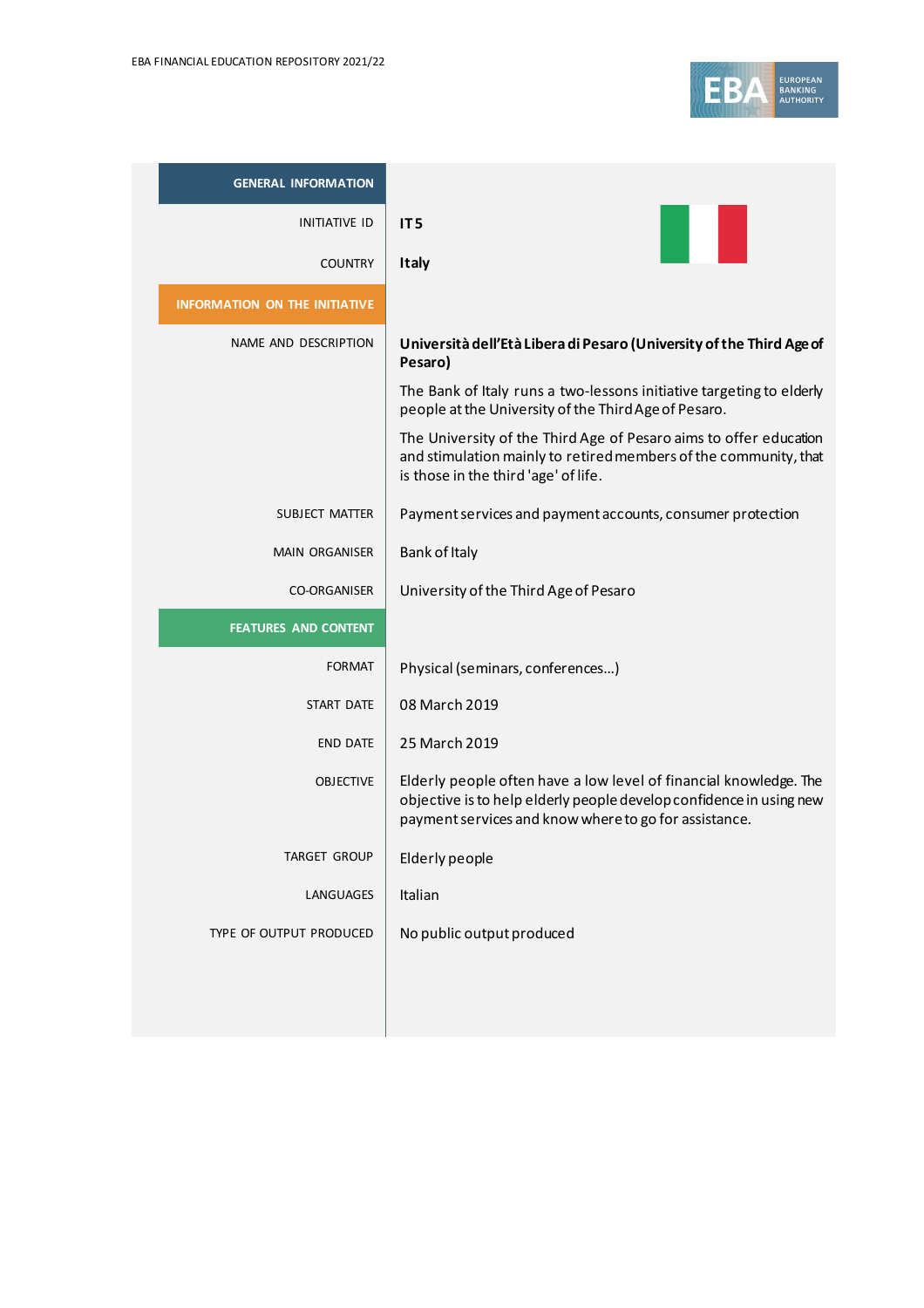

| <b>GENERAL INFORMATION</b>                                                       |                                                                                                                                                                                                                                                                                                                                                                                                                                                                                                                                                                                                                      |
|----------------------------------------------------------------------------------|----------------------------------------------------------------------------------------------------------------------------------------------------------------------------------------------------------------------------------------------------------------------------------------------------------------------------------------------------------------------------------------------------------------------------------------------------------------------------------------------------------------------------------------------------------------------------------------------------------------------|
| INITIATIVE ID                                                                    | IT <sub>6</sub>                                                                                                                                                                                                                                                                                                                                                                                                                                                                                                                                                                                                      |
| <b>COUNTRY</b>                                                                   | Italy                                                                                                                                                                                                                                                                                                                                                                                                                                                                                                                                                                                                                |
| <b>INFORMATION ON THE INITIATIVE</b>                                             |                                                                                                                                                                                                                                                                                                                                                                                                                                                                                                                                                                                                                      |
| NAME AND DESCRIPTION                                                             | <b>Financial education at school</b><br>In 2007 the Bank of Italy and the Italian Ministry of Education started a pilot<br>program to incorporate financial education into school curricula. The<br>program has been offered to the Italian school system since 2008. Year<br>after year, it has aroused growing interest among teachers and learners and<br>has proved. The program relies on a "training the trainer" approach:<br>teachers participate in training seminars held by experts from the Bank of<br>Italy in which they learn the main contents underlying the project.                               |
| SUBJECT MATTER                                                                   | Money, Price, Payments, Income, Budgeting, Credit, Saving and investment                                                                                                                                                                                                                                                                                                                                                                                                                                                                                                                                             |
| <b>MAIN ORGANISER</b>                                                            | Bank of Italy                                                                                                                                                                                                                                                                                                                                                                                                                                                                                                                                                                                                        |
| <b>CO-ORGANISER</b>                                                              | Joint initiative with the Ministry of Education                                                                                                                                                                                                                                                                                                                                                                                                                                                                                                                                                                      |
| <b>FEATURES AND CONTENT</b>                                                      |                                                                                                                                                                                                                                                                                                                                                                                                                                                                                                                                                                                                                      |
| <b>FORMAT</b>                                                                    | In the 2020-22 school year teachers were trained online; teachers taught<br>their students with distance learning and face-to-face teaching based on<br>indications related to the pandemic.                                                                                                                                                                                                                                                                                                                                                                                                                         |
| START DATE                                                                       | September 2020                                                                                                                                                                                                                                                                                                                                                                                                                                                                                                                                                                                                       |
| <b>END DATE</b>                                                                  | Recurring evey school year since 2007                                                                                                                                                                                                                                                                                                                                                                                                                                                                                                                                                                                |
| <b>OBJECTIVE</b>                                                                 | The OECD Recommendation specifically advised that "financial education<br>should start at school. People should be educated about financial matters<br>as early as possible in their lives" (OECD, 2005). Bank of Italy focused on<br>school students (primary school, middle school and high school). Financial<br>education is not a mandatory part of the school curriculum in Italy. So Bank<br>of Italy try to solve this problem introducing financial education as a<br>voluntary school subject. Schools are the natural channel for helping<br>students to learn more about economics and personal finance. |
| TARGET GROUP                                                                     | <b>School Students</b>                                                                                                                                                                                                                                                                                                                                                                                                                                                                                                                                                                                               |
| NUMBER OF PEOPLE BENEFITING FROM<br>THE INITIATIVE                               | >3600 classes                                                                                                                                                                                                                                                                                                                                                                                                                                                                                                                                                                                                        |
| PROMOTION CHANNELS                                                               | The project, with its materials, is hosted on the Bank of Italy's<br>financial education website; every year, at the beginning of the<br>school year, the ministry of education send informations about all<br>the projects available for teachers (including this one).                                                                                                                                                                                                                                                                                                                                             |
| LANGUAGES<br>TYPE OF OUTPUT PRODUCED<br><b>DIGITAL TOOLS</b><br>&TECHNOLOGY USED | Italian<br>Educational material; Leaflets; Teaching tools<br>During lockdown, a specific course for high school students was designed<br>and published online, on Bol financial education website                                                                                                                                                                                                                                                                                                                                                                                                                    |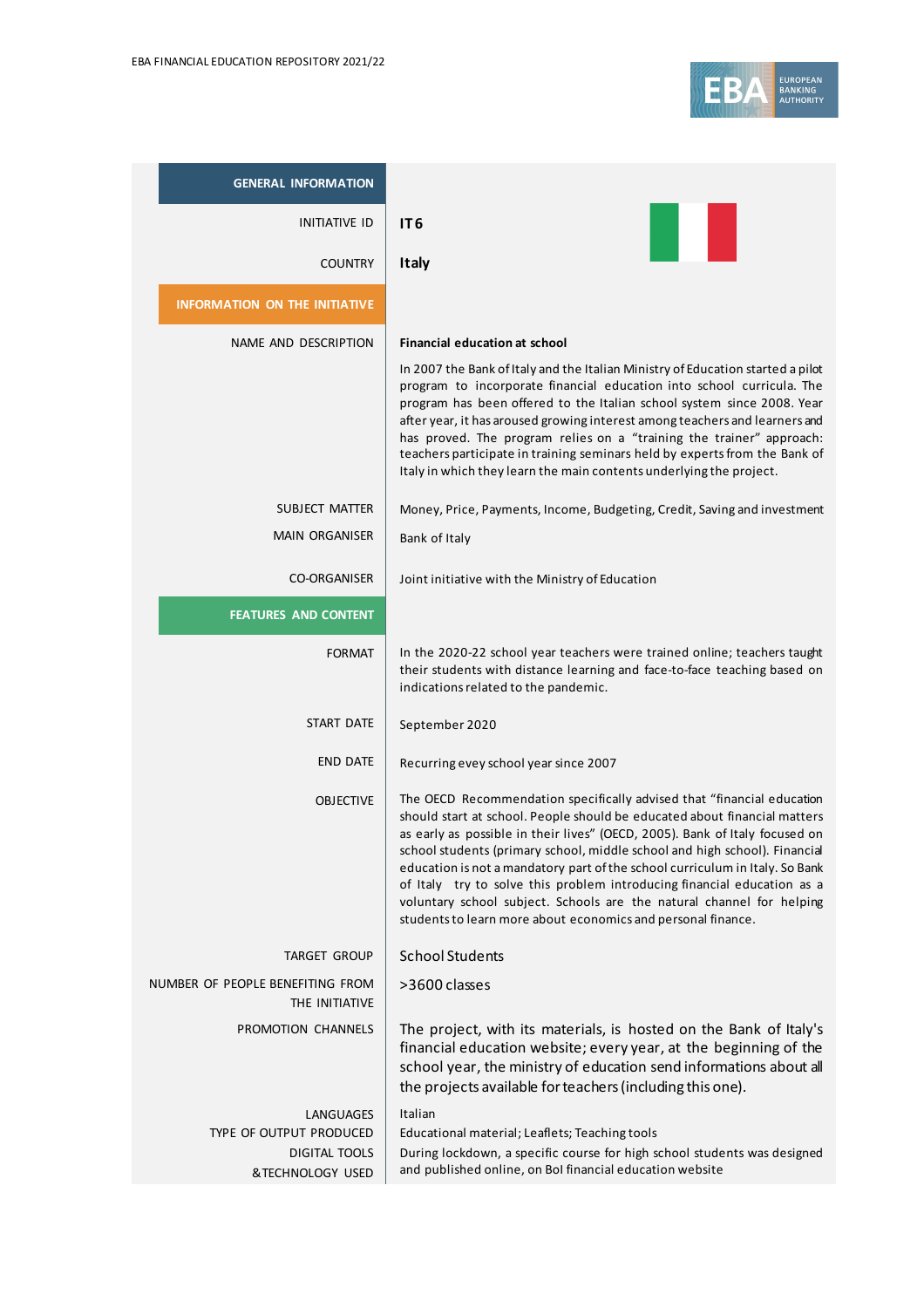

| <b>GENERAL INFORMATION</b>                                |                                                                                                                                                                                                                                                                                                                                                                  |
|-----------------------------------------------------------|------------------------------------------------------------------------------------------------------------------------------------------------------------------------------------------------------------------------------------------------------------------------------------------------------------------------------------------------------------------|
| INITIATIVE ID                                             | IT7                                                                                                                                                                                                                                                                                                                                                              |
| <b>COUNTRY</b>                                            | <b>Italy</b>                                                                                                                                                                                                                                                                                                                                                     |
| <b>INFORMATION ON THE INITIATIVE</b>                      |                                                                                                                                                                                                                                                                                                                                                                  |
| NAME AND DESCRIPTION                                      | Inventiamo una banconota<br>It's a competition on note design.<br>Italian primary and secondary school students are invited to design<br>an imaginary banknote exploring a different theme each year.                                                                                                                                                            |
| SUBJECT MATTER                                            | <b>Banknotes</b>                                                                                                                                                                                                                                                                                                                                                 |
| <b>MAIN ORGANISER</b>                                     | Bank of Italy                                                                                                                                                                                                                                                                                                                                                    |
| <b>CO-ORGANISER</b>                                       | Joint initiative with Ministry of Education and Ministry for Foreign<br><b>Affairs</b>                                                                                                                                                                                                                                                                           |
| <b>FEATURES AND CONTENT</b>                               |                                                                                                                                                                                                                                                                                                                                                                  |
| <b>FORMAT</b>                                             | Website competion, BoI financial education website on financial<br>education                                                                                                                                                                                                                                                                                     |
| START DATE                                                | January 2020; January 2021                                                                                                                                                                                                                                                                                                                                       |
| <b>END DATE</b>                                           | Recurring                                                                                                                                                                                                                                                                                                                                                        |
| <b>OBJECTIVE</b>                                          | Italian primary and secondary school students are invited to design<br>a banknote in which they imagine life in the future. Knowledge,<br>training, work, technology, environmental and social awareness<br>and the heritage of the past are all variables in which to invest to<br>ensure that the future means progress and a better place in which<br>to live |
| TARGET GROUP                                              | School Students (6-18)                                                                                                                                                                                                                                                                                                                                           |
| NUMBER OF PEOPLE BENEFITING<br><b>FROM THE INITIATIVE</b> | >750 schools involved each year                                                                                                                                                                                                                                                                                                                                  |
| PROMOTION CHANNELS                                        | Online, trough main website and BoI financial education webiste                                                                                                                                                                                                                                                                                                  |
| LANGUAGES                                                 | Italian                                                                                                                                                                                                                                                                                                                                                          |
| TYPE OF OUTPUT PRODUCED                                   | No public output produced                                                                                                                                                                                                                                                                                                                                        |
| DIGITAL TOOLS<br>&TECHNOLOGY USED                         | During lockdown, a specific course for high school students was<br>designed and published online, on BoI financial education website                                                                                                                                                                                                                             |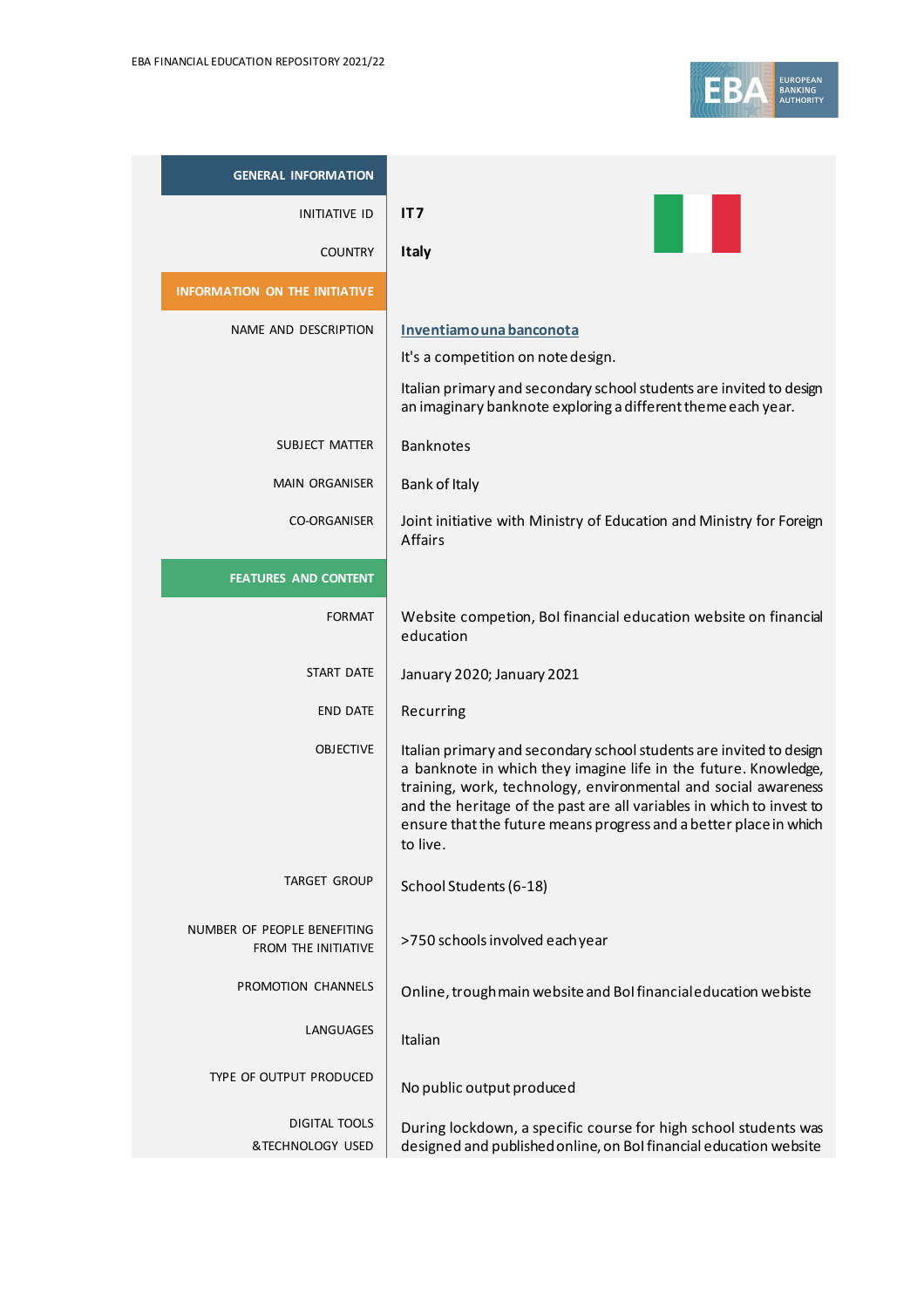

| <b>GENERAL INFORMATION</b>                         |                                                                                                                                                                                                                                                                                                                             |
|----------------------------------------------------|-----------------------------------------------------------------------------------------------------------------------------------------------------------------------------------------------------------------------------------------------------------------------------------------------------------------------------|
| INITIATIVE ID                                      | IT <sub>8</sub>                                                                                                                                                                                                                                                                                                             |
| <b>COUNTRY</b>                                     | <b>Italy</b>                                                                                                                                                                                                                                                                                                                |
| <b>INFORMATION ON THE INITIATIVE</b>               |                                                                                                                                                                                                                                                                                                                             |
| NAME AND DESCRIPTION                               | <b>Global Money Week</b>                                                                                                                                                                                                                                                                                                    |
|                                                    | "Take care of your money! (Prenditi cura dei tuoi soldi!)" is a<br>learning game made with the Kahoot! platform. The learning game<br>includes questions on several topics alternating with explanations.<br>It was developed within the 2021 Global Money Week a global<br>awareness-raising campaign promoted by the OECD |
| SUBJECT MATTER                                     | <b>Banknotes</b>                                                                                                                                                                                                                                                                                                            |
| <b>MAIN ORGANISER</b>                              | Bank of Italy                                                                                                                                                                                                                                                                                                               |
| CO-ORGANISER                                       | N/A                                                                                                                                                                                                                                                                                                                         |
| <b>FEATURES AND CONTENT</b>                        |                                                                                                                                                                                                                                                                                                                             |
| <b>FORMAT</b>                                      | The learning game is projected to be deliverd online to high-shool<br>students even in distance learning                                                                                                                                                                                                                    |
| START DATE                                         | 22 March 2021                                                                                                                                                                                                                                                                                                               |
| <b>END DATE</b>                                    | 28 March 2021                                                                                                                                                                                                                                                                                                               |
| <b>OBJECTIVE</b>                                   | Raising awareness of young people about the importance of the<br>proper use of differtent payment instruments and the related<br>security issues                                                                                                                                                                            |
| <b>TARGET GROUP</b>                                | <b>High School Students</b>                                                                                                                                                                                                                                                                                                 |
| NUMBER OF PEOPLE BENEFITING<br>FROM THE INITIATIVE | >1,600                                                                                                                                                                                                                                                                                                                      |
| PROMOTION CHANNELS                                 | Traditional channels (website, emails to schools), social networks<br>and newsletter within the promotional activities of the Global<br>Money Week carried out by the Committee for Financial Education<br>in Italy                                                                                                         |
| LANGUAGES                                          | Italian                                                                                                                                                                                                                                                                                                                     |
| TYPE OF OUTPUT PRODUCED                            | Learning game                                                                                                                                                                                                                                                                                                               |
| DIGITAL TOOLS<br>&TECHNOLOGY USED                  | Kahoot! Platform                                                                                                                                                                                                                                                                                                            |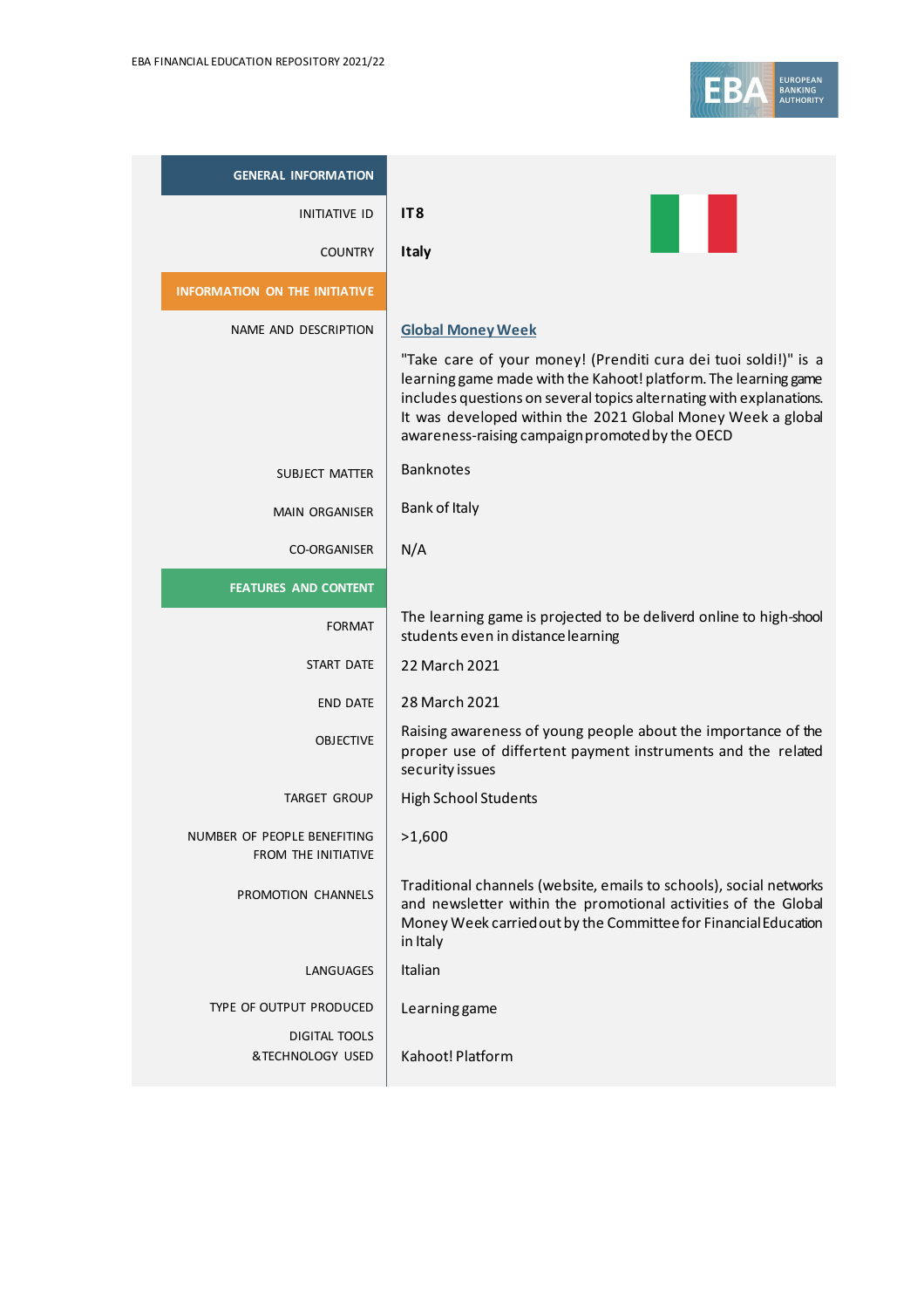| <b>GENERAL INFORMATION</b>                         |                                                                                                                                                                                                                                                                                                                                                                                                                                                                                                                                                                                                                                                                                                                                      |
|----------------------------------------------------|--------------------------------------------------------------------------------------------------------------------------------------------------------------------------------------------------------------------------------------------------------------------------------------------------------------------------------------------------------------------------------------------------------------------------------------------------------------------------------------------------------------------------------------------------------------------------------------------------------------------------------------------------------------------------------------------------------------------------------------|
| <b>INITIATIVE ID</b>                               | IT <sub>9</sub>                                                                                                                                                                                                                                                                                                                                                                                                                                                                                                                                                                                                                                                                                                                      |
| <b>COUNTRY</b>                                     | <b>Italy</b>                                                                                                                                                                                                                                                                                                                                                                                                                                                                                                                                                                                                                                                                                                                         |
| <b>INFORMATION ON THE INITIATIVE</b>               |                                                                                                                                                                                                                                                                                                                                                                                                                                                                                                                                                                                                                                                                                                                                      |
| NAME AND DESCRIPTION                               | Mese dell'educazione finanziaria (Financial Education Month)<br>Cycle of seminars, meetings and initiatives (physical, online, hybrid)<br>on financial education                                                                                                                                                                                                                                                                                                                                                                                                                                                                                                                                                                     |
| <b>SUBJECT MATTER</b>                              | Residential mortgages, payment services, e-money, deposits;<br>personal loans, payment accounts, consumer protection                                                                                                                                                                                                                                                                                                                                                                                                                                                                                                                                                                                                                 |
| <b>MAIN ORGANISER</b>                              | Bank of Italy                                                                                                                                                                                                                                                                                                                                                                                                                                                                                                                                                                                                                                                                                                                        |
| <b>CO-ORGANISER</b>                                | The National Committee for Financial Education. The Committee is<br>chaired by Annamaria Lusardi and is composed of: representatives<br>from four Ministries (Economy and Finance, Education, University<br>and Research, Economic Development, and Labour and Social<br>Policies); financial authorities (Bank of Italy, Consob, Ivass and<br>Covip); the supervisory body for financial consultants and their<br>register, and the National Council of Consumers and Users<br>(CNCU). The Committee aims to promote and plan awareness-<br>raising campaigns as well as financial education initiatives and will<br>play a crucial role in laying down and implementing the National<br>Strategy for Financial Education in Italy. |
| <b>FEATURES AND CONTENT</b>                        |                                                                                                                                                                                                                                                                                                                                                                                                                                                                                                                                                                                                                                                                                                                                      |
| <b>FORMAT</b>                                      | Seminars, courses, meetings (online, physical, hybrid)                                                                                                                                                                                                                                                                                                                                                                                                                                                                                                                                                                                                                                                                               |
| <b>START DATE</b>                                  | October 2018                                                                                                                                                                                                                                                                                                                                                                                                                                                                                                                                                                                                                                                                                                                         |
| <b>FND DATF</b>                                    | Recurring (every October)                                                                                                                                                                                                                                                                                                                                                                                                                                                                                                                                                                                                                                                                                                            |
| <b>OBJECTIVE</b>                                   | Raising awareness of financial education topics                                                                                                                                                                                                                                                                                                                                                                                                                                                                                                                                                                                                                                                                                      |
| <b>TARGET GROUP</b>                                | Broad audiences in general; there are also targeted events for specif<br>groups (students, teachers, women, )                                                                                                                                                                                                                                                                                                                                                                                                                                                                                                                                                                                                                        |
| NUMBER OF PEOPLE BENEFITING<br>FROM THE INITIATIVE | In 2020 more than 600 events countrywide were organised, in 2021,<br>more than 700 events took place. Bank of Italy organised 40 events<br>in 2020 reaching around 4.000 people, and in 2021 in more than<br>200 events, >10.000 people attended                                                                                                                                                                                                                                                                                                                                                                                                                                                                                     |
| PROMOTION CHANNELS                                 | The National Committee for Financial Education paid advertising on<br>radio and social media channels; BoI Financial Education website,<br>Bol social network profiles                                                                                                                                                                                                                                                                                                                                                                                                                                                                                                                                                               |
| LANGUAGES                                          | Italian                                                                                                                                                                                                                                                                                                                                                                                                                                                                                                                                                                                                                                                                                                                              |
| TYPE OF OUTPUT PRODUCED                            | No public output produced                                                                                                                                                                                                                                                                                                                                                                                                                                                                                                                                                                                                                                                                                                            |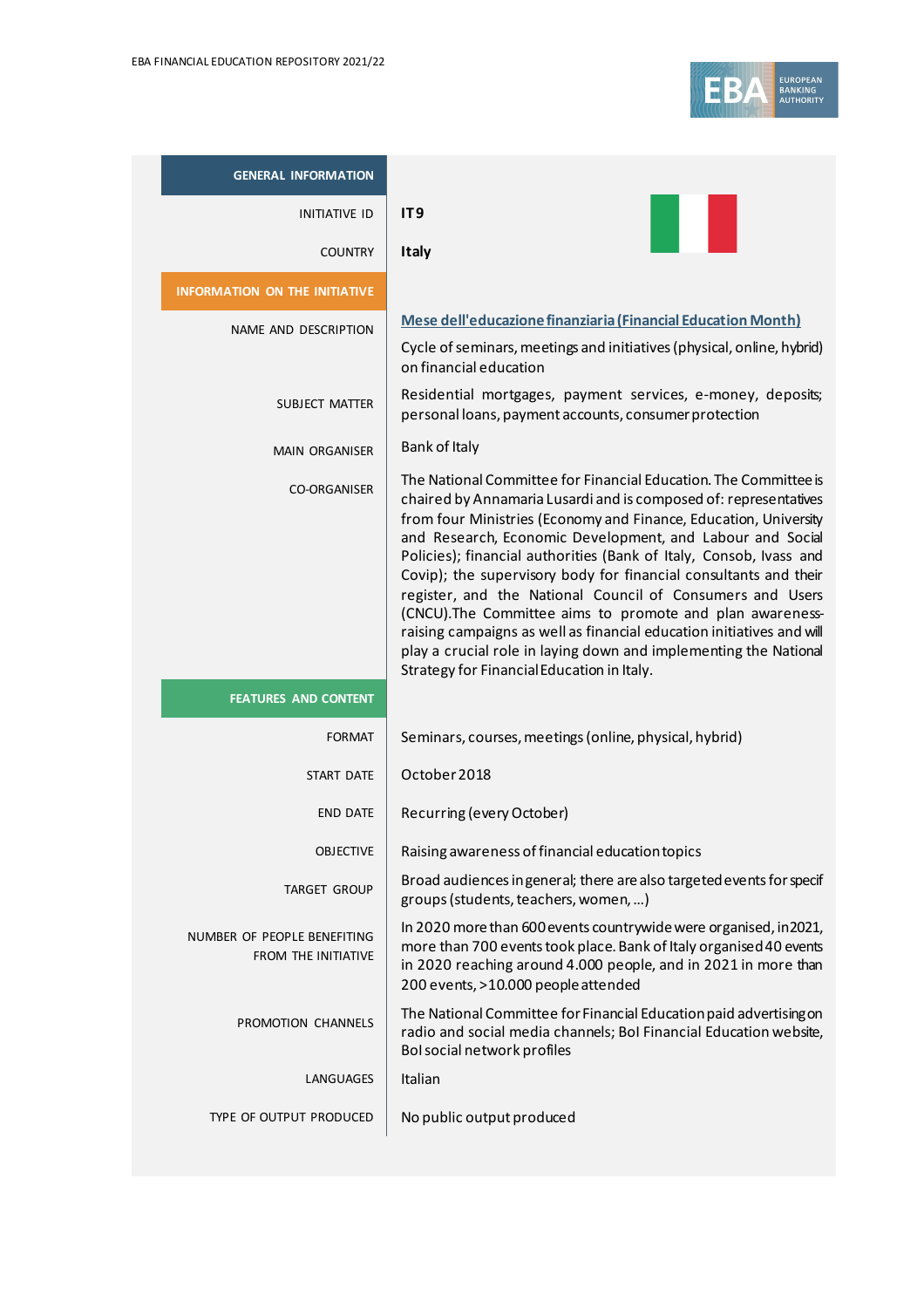

| <b>GENERAL INFORMATION</b>                                |                                                                                                                                                                                                                                                                                                                                                                                                                 |
|-----------------------------------------------------------|-----------------------------------------------------------------------------------------------------------------------------------------------------------------------------------------------------------------------------------------------------------------------------------------------------------------------------------------------------------------------------------------------------------------|
| <b>INITIATIVE ID</b>                                      | <b>IT10</b>                                                                                                                                                                                                                                                                                                                                                                                                     |
| <b>COUNTRY</b>                                            | <b>Italy</b>                                                                                                                                                                                                                                                                                                                                                                                                    |
| <b>INFORMATION ON THE INITIATIVE</b>                      |                                                                                                                                                                                                                                                                                                                                                                                                                 |
| NAME AND DESCRIPTION                                      | CPIA - Centri Provinciali di Istruzione per gli Adulti (Provincial<br>Centres for School for Adult education)<br>The Bank of Italy and the Ministy of Education, University and<br>Research set up a training course that aims to help adults become<br>conscious consumers. Vocational schools are mostly attended by<br>migrants (>70%), thus the importance of reaching a particulartly<br>vulnerable group. |
| SUBJECT MATTER                                            | Residential mortgages; Payment services; E-money; Deposits;<br>Personal loans; Payment accounts; Consumer protection;<br>Remittances.                                                                                                                                                                                                                                                                           |
| <b>MAIN ORGANISER</b>                                     | Bank of Italy                                                                                                                                                                                                                                                                                                                                                                                                   |
| <b>CO-ORGANISER</b>                                       | Joint initiative with Ministry of Education                                                                                                                                                                                                                                                                                                                                                                     |
| <b>FEATURES AND CONTENT</b>                               |                                                                                                                                                                                                                                                                                                                                                                                                                 |
| <b>FORMAT</b>                                             | Training course that aims to help adults become conscious<br>consumers.<br>This initiative is based on "train the trainer" approach. The Bank of<br>Italy trains the teachers; teachers then address the economic and<br>financial issues in the classroom using our leaflets and booklets.                                                                                                                     |
| <b>START DATE</b>                                         | 2018                                                                                                                                                                                                                                                                                                                                                                                                            |
| <b>END DATE</b>                                           | Recurring every schoolyear (from September to June)                                                                                                                                                                                                                                                                                                                                                             |
| <b>OBJECTIVE</b>                                          | The objective of the course is to provide course participants with<br>tools that will enable them to make active choices and maintain<br>sustainable finances for their entire life. The initiative took place in<br>Centri Provinciali di Istruzione per gli Adulti (CPIA) in order to reach<br>a large number of disadvantaged people (expecially migrants).                                                  |
| <b>TARGET GROUP</b>                                       | Adults, mostly migrants                                                                                                                                                                                                                                                                                                                                                                                         |
| NUMBER OF PEOPLE BENEFITING<br><b>FROM THE INITIATIVE</b> | N/A                                                                                                                                                                                                                                                                                                                                                                                                             |
| PROMOTION CHANNELS                                        | Through the Ministry of Education                                                                                                                                                                                                                                                                                                                                                                               |
| LANGUAGES                                                 | Italian                                                                                                                                                                                                                                                                                                                                                                                                         |
| TYPE OF OUTPUT PRODUCED                                   | <b>Educational materials and leaftlets</b>                                                                                                                                                                                                                                                                                                                                                                      |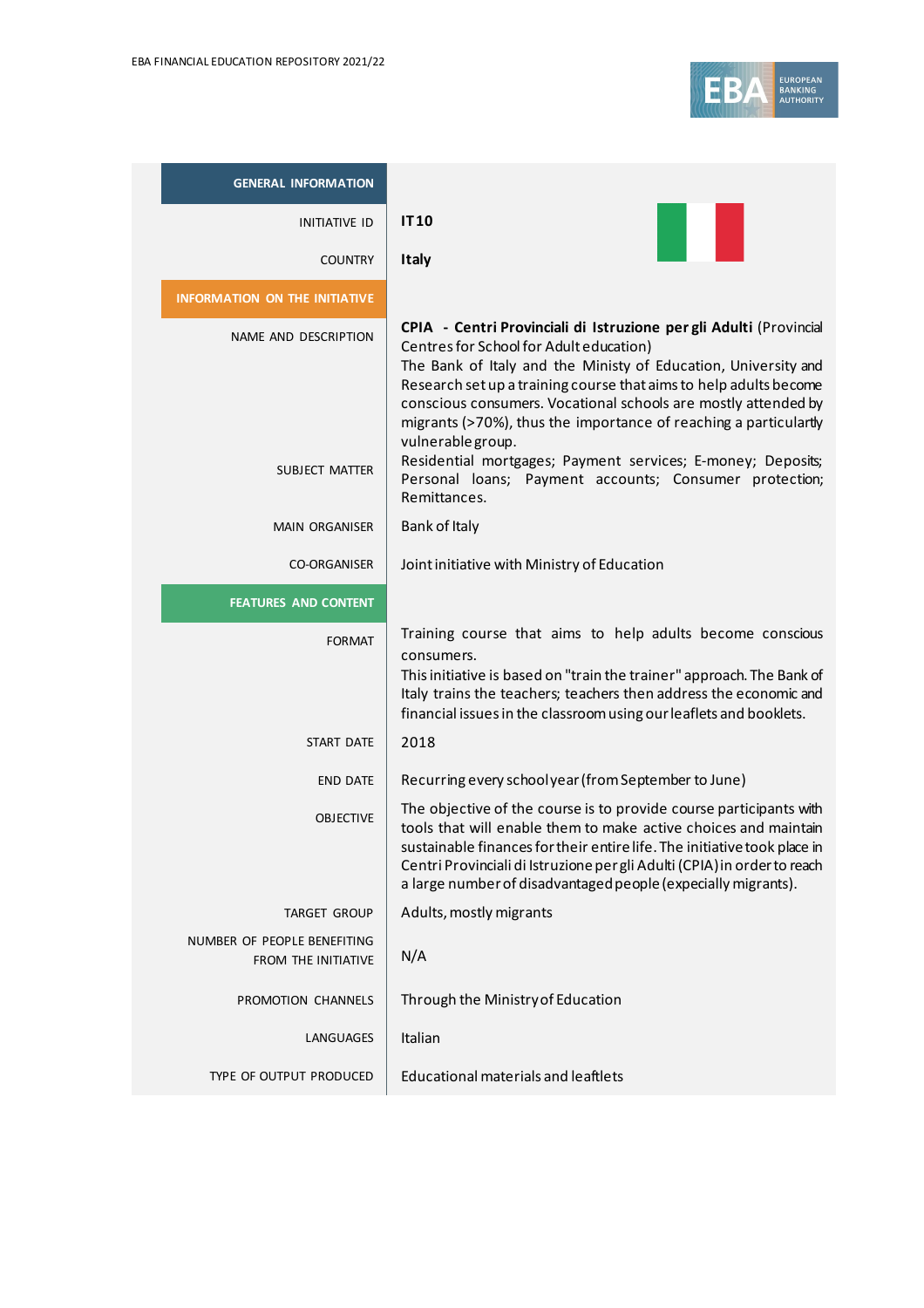

| <b>GENERAL INFORMATION</b>                         |                                                                                                                                                                                                                                                              |
|----------------------------------------------------|--------------------------------------------------------------------------------------------------------------------------------------------------------------------------------------------------------------------------------------------------------------|
| <b>INITIATIVE ID</b>                               | IT11                                                                                                                                                                                                                                                         |
| <b>COUNTRY</b>                                     | <b>Italy</b>                                                                                                                                                                                                                                                 |
| <b>INFORMATION ON THE INITIATIVE</b>               |                                                                                                                                                                                                                                                              |
| NAME AND DESCRIPTION                               | PCTO - Percorsi per le Competenze Trasversali e per<br><b>l'Orientamento</b> (Program for combined school-based and work-<br>based traineeships)                                                                                                             |
|                                                    | PCTO (Program for combined school-based and work-based<br>traineeships), it's a moment where students can develop some<br>work-related skills, mostly in a workplace. Bank of Italy organises<br>online, hybrid and physal courses to high schools students. |
| <b>SUBJECT MATTER</b>                              | Money, Price, Payments, Income, Budgeting, Credit, Saving and<br>investment.                                                                                                                                                                                 |
| <b>MAIN ORGANISER</b>                              | Bank of Italy                                                                                                                                                                                                                                                |
| <b>CO-ORGANISER</b>                                | Joint with Ministry of Education                                                                                                                                                                                                                             |
| <b>FEATURES AND CONTENT</b>                        |                                                                                                                                                                                                                                                              |
| <b>FORMAT</b>                                      | The courses will be held mostly online, but for the school year 2021-<br>2022 if the conditions of a safe evironment will be met, there will<br>be the chance to organize physical meetings                                                                  |
| <b>START DATE</b>                                  | 2017                                                                                                                                                                                                                                                         |
| <b>END DATE</b>                                    | Recurring                                                                                                                                                                                                                                                    |
| <b>OBJECTIVE</b>                                   | Enhancing financial education skills and promoting social citizenship<br>in high schools in order to strengthen the skills of young people,<br>their training orientation and their future employability                                                     |
| TARGET GROUP                                       | School Students (16-18)                                                                                                                                                                                                                                      |
| NUMBER OF PEOPLE BENEFITING<br>FROM THE INITIATIVE | >2500 (during the schoolyear 2021-2022)                                                                                                                                                                                                                      |
| PROMOTION CHANNELS                                 | Bol financial education website, Bol institutional website, Ministry<br>of Education channels                                                                                                                                                                |
| LANGUAGES                                          | Italian                                                                                                                                                                                                                                                      |
| TYPE OF OUTPUT PRODUCED                            | No public output produced                                                                                                                                                                                                                                    |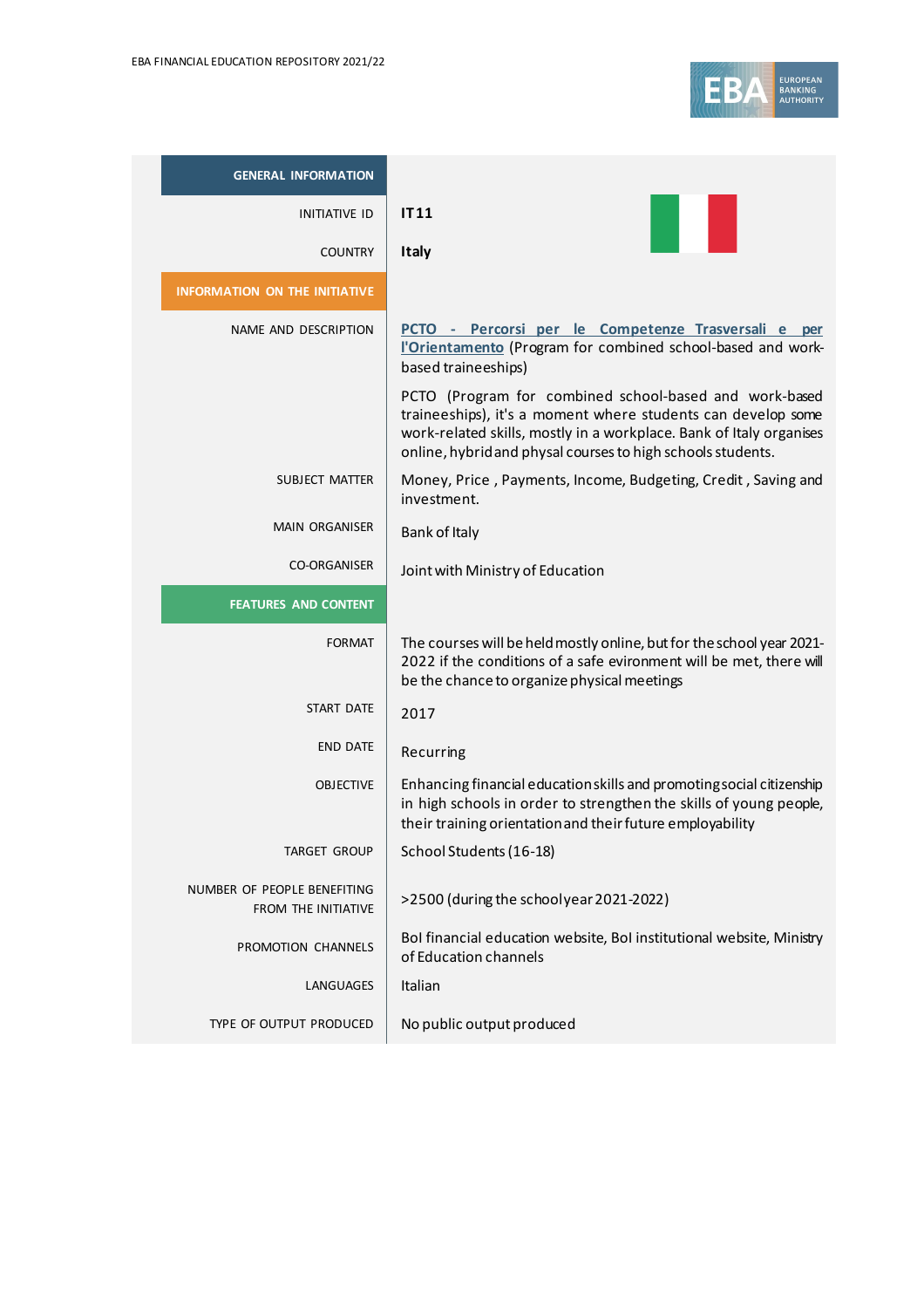

| <b>GENERAL INFORMATION</b>                         |                                                                                                                                                                                                                                                                                                                                                                                                                                                          |
|----------------------------------------------------|----------------------------------------------------------------------------------------------------------------------------------------------------------------------------------------------------------------------------------------------------------------------------------------------------------------------------------------------------------------------------------------------------------------------------------------------------------|
| <b>INITIATIVE ID</b>                               | <b>IT12</b>                                                                                                                                                                                                                                                                                                                                                                                                                                              |
| <b>COUNTRY</b>                                     | <b>Italy</b>                                                                                                                                                                                                                                                                                                                                                                                                                                             |
| <b>INFORMATION ON THE INITIATIVE</b>               |                                                                                                                                                                                                                                                                                                                                                                                                                                                          |
| NAME AND DESCRIPTION                               | Personal finance course for the National Olympic Committee                                                                                                                                                                                                                                                                                                                                                                                               |
|                                                    | Within the testing activities of the Guidelines for financial education of<br>adults, published by the Italian National Committee for financial education,<br>CONSOB and Bank of Italy developed a format aimed at giving useful insight<br>as for how manage personal finance throughout online calculators and<br>financial planning tools, also based on light debiasing tricks, that may help<br>consumers in enhancing their long-term perspective. |
| <b>SUBJECT MATTER</b>                              | This initiative covers all types of financial, insurance and pension instruments<br>and products.                                                                                                                                                                                                                                                                                                                                                        |
|                                                    | Financial literacy and personal finance management.<br>Other specific products/services: Alternative Dispute Resolution mechanisms<br>and functioning.                                                                                                                                                                                                                                                                                                   |
|                                                    | All the subjects are included in the core competencies for financial education<br>framework set up by the Italian National Committee for Financial Education.                                                                                                                                                                                                                                                                                            |
| <b>MAIN ORGANISER</b>                              | Financial Education Italian National Committee, CONSOB and Bank of Italy                                                                                                                                                                                                                                                                                                                                                                                 |
| <b>CO-ORGANISER</b>                                | Others National Committee members (IVASS and COVIP)                                                                                                                                                                                                                                                                                                                                                                                                      |
| <b>FEATURES AND CONTENT</b>                        |                                                                                                                                                                                                                                                                                                                                                                                                                                                          |
| <b>FORMAT</b>                                      | Webinars and recorded video-lessons                                                                                                                                                                                                                                                                                                                                                                                                                      |
| START DATE                                         | 29 April 2021                                                                                                                                                                                                                                                                                                                                                                                                                                            |
| <b>END DATE</b>                                    | December 2021                                                                                                                                                                                                                                                                                                                                                                                                                                            |
| <b>OBJECTIVE</b>                                   | The course, developed also on the basis of the suggestions of a group of<br>experts, is divided into several modules (e.g.: financial planning, payments<br>tools, financial products and service, insurance and pension products,) that<br>will be attended also in asynchronous mode, through recorded video lessons.                                                                                                                                  |
| TARGET GROUP                                       | Technicals, athletes and directors of the national olympic committee                                                                                                                                                                                                                                                                                                                                                                                     |
| NUMBER OF PEOPLE BENEFITING FROM<br>THE INITIATIVE | About 300 through the webinars (many more potentially through the<br>recorded video-lectures).                                                                                                                                                                                                                                                                                                                                                           |
| PROMOTION CHANNELS                                 | The National Olympic Committee                                                                                                                                                                                                                                                                                                                                                                                                                           |
| LANGUAGES                                          | Italian                                                                                                                                                                                                                                                                                                                                                                                                                                                  |
| TYPE OF OUTPUT PRODUCED                            | Educational material, recorded video-lessons                                                                                                                                                                                                                                                                                                                                                                                                             |
| DIGITAL TOOLS<br>&TECHNOLOGY USED                  | Video conferencing platform with instant-polls tools and live chat;                                                                                                                                                                                                                                                                                                                                                                                      |
|                                                    | online quizzes and challenges.                                                                                                                                                                                                                                                                                                                                                                                                                           |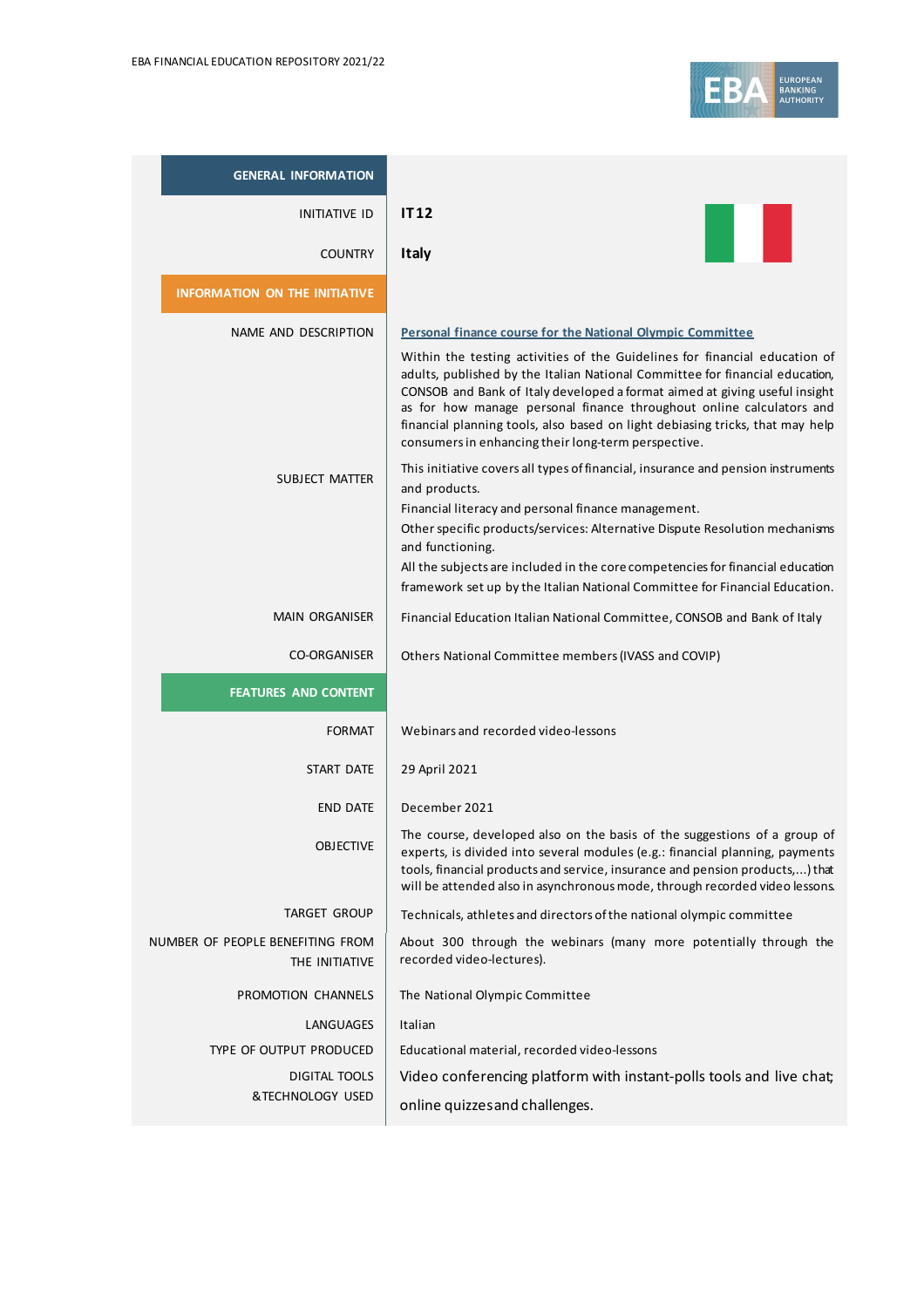| <b>GENERAL INFORMATION</b>                         |                                                                                                                                                                                                                                                                                                                                                                                                                                                                                                                                                                         |
|----------------------------------------------------|-------------------------------------------------------------------------------------------------------------------------------------------------------------------------------------------------------------------------------------------------------------------------------------------------------------------------------------------------------------------------------------------------------------------------------------------------------------------------------------------------------------------------------------------------------------------------|
| INITIATIVE ID                                      | <b>IT13</b>                                                                                                                                                                                                                                                                                                                                                                                                                                                                                                                                                             |
| <b>COUNTRY</b>                                     | Italy                                                                                                                                                                                                                                                                                                                                                                                                                                                                                                                                                                   |
| <b>INFORMATION ON THE INITIATIVE</b>               |                                                                                                                                                                                                                                                                                                                                                                                                                                                                                                                                                                         |
| NAME AND DESCRIPTION                               | I navigati: informati e sicuri ("The Navigati Family: aware and<br>safe")                                                                                                                                                                                                                                                                                                                                                                                                                                                                                               |
|                                                    | A cybersecurity awareness campaign addressed to the general<br>public (designed to cover all ages and genders) by using different<br>communication channelsand media.                                                                                                                                                                                                                                                                                                                                                                                                   |
| SUBJECT MATTER                                     | Cyber scams and threats regarding online or mobile banking and<br>insurance products/services, payment services.                                                                                                                                                                                                                                                                                                                                                                                                                                                        |
| <b>MAIN ORGANISER</b><br><b>CO-ORGANISER</b>       | Italian Financial Computer Emergency Response Team (CERTFin)<br>The Italian Financial CERT (CERTFin) is a cybersecurity cooperative<br>body co-chaired by the Bank of Italy and the Italian Banking<br>Association (ABI) with the aim to enhance the cyber resilience of<br>the Italian financial sector. The participation to CERTFin is open to<br>all operators of the national insurance, banking and financial<br>sectors.<br>Joint initiative promoted by public institutions: Bank of Italy, the<br>Italian Banking Association (ABI), and the Institute for the |
|                                                    | Supervision of Insurance (IVASS), the National Cybersecurity<br>Agency. and the Italian Prime Minister's Office.                                                                                                                                                                                                                                                                                                                                                                                                                                                        |
| <b>FEATURES AND CONTENT</b>                        |                                                                                                                                                                                                                                                                                                                                                                                                                                                                                                                                                                         |
| <b>FORMAT</b>                                      | Website and online outputs; video spots and interviews to experts<br>on traditional media (TV, radio, newspapers)                                                                                                                                                                                                                                                                                                                                                                                                                                                       |
| START DATE                                         | November 2021                                                                                                                                                                                                                                                                                                                                                                                                                                                                                                                                                           |
| <b>END DATE</b>                                    | The campaign will last 4-5 weeks until the end of the year and<br>further programming are planned for 2022.                                                                                                                                                                                                                                                                                                                                                                                                                                                             |
| <b>OBJECTIVE</b>                                   | To raise the consumers' knowledge of the good practices to reduce<br>risks related to cyber attacks, online scams and frauds through<br>traditional media, website and social media.                                                                                                                                                                                                                                                                                                                                                                                    |
| <b>TARGET GROUP</b>                                | Consumers in general, especially those less digital.                                                                                                                                                                                                                                                                                                                                                                                                                                                                                                                    |
| NUMBER OF PEOPLE BENEFITING FROM<br>THE INITIATIVE | Heterogeneous target audience                                                                                                                                                                                                                                                                                                                                                                                                                                                                                                                                           |
| PROMOTION CHANNELS<br>LANGUAGES                    | Traditional media (TV, radio, newspapers), digital channels and<br>social networks (Facebook, Instagram, Linkedin)<br>Italian                                                                                                                                                                                                                                                                                                                                                                                                                                           |
| TYPE OF OUTPUT PRODUCED                            |                                                                                                                                                                                                                                                                                                                                                                                                                                                                                                                                                                         |
| <b>DIGITAL TOOLS</b><br>&TECHNOLOGY USED           | Spot TV (45", 30" and 15"), a web series (8 episodes), information<br>on media (TV, radio, video), interviews to experts.<br>TV, print, digital, social media to promote interaction and education<br>for a wide audience of financial consumers.                                                                                                                                                                                                                                                                                                                       |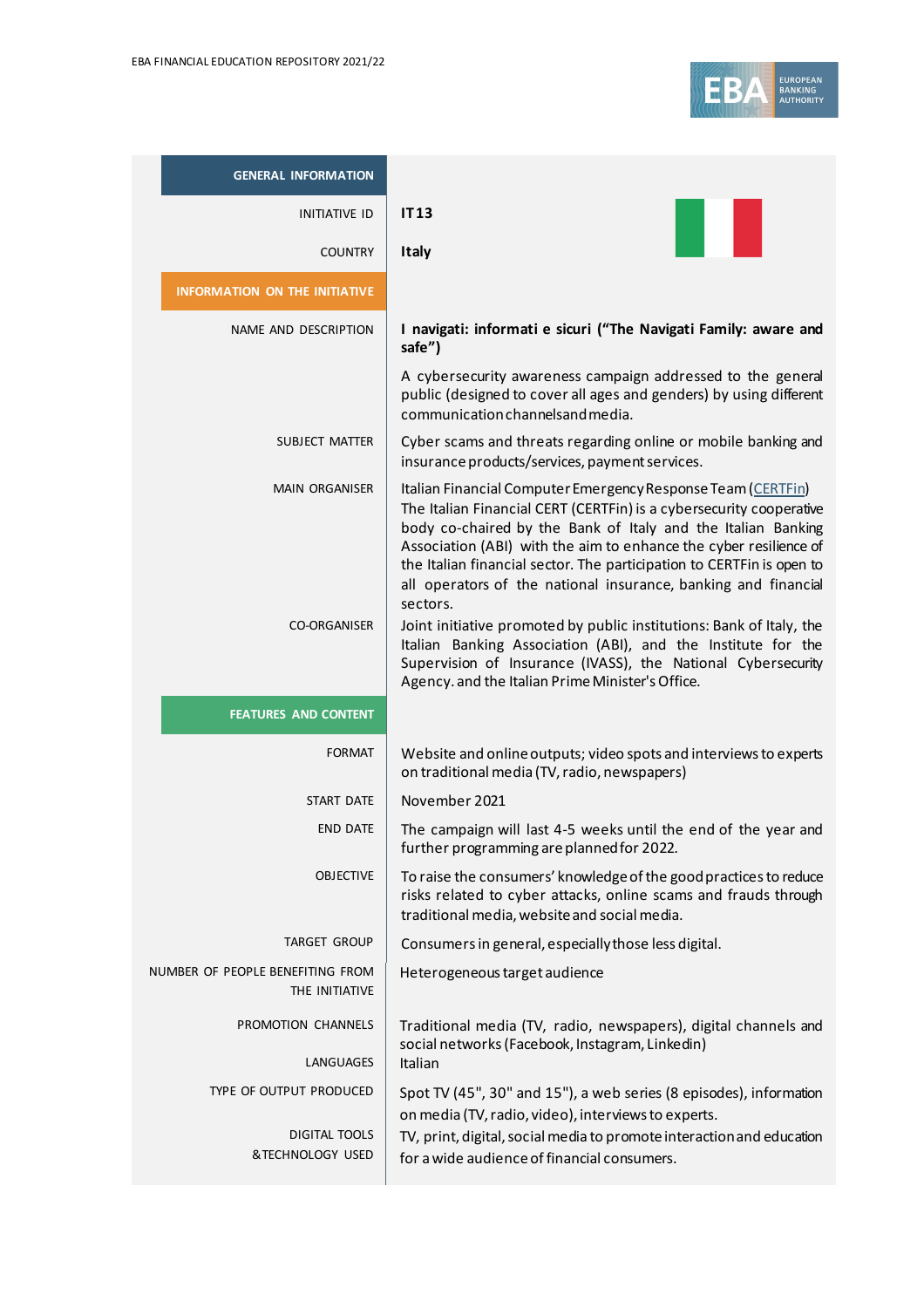

| <b>GENERAL INFORMATION</b>                                |                                                                                                                                                                                                                                                              |
|-----------------------------------------------------------|--------------------------------------------------------------------------------------------------------------------------------------------------------------------------------------------------------------------------------------------------------------|
| <b>INITIATIVE ID</b>                                      | <b>IT14</b>                                                                                                                                                                                                                                                  |
| <b>COUNTRY</b>                                            | <b>Italy</b>                                                                                                                                                                                                                                                 |
| <b>INFORMATION ON THE INITIATIVE</b>                      |                                                                                                                                                                                                                                                              |
| NAME AND DESCRIPTION                                      | <b>FE initiatives for women</b><br>Between 2020 and 2021 Bol launched two main initiatives<br>partnering with the Italian notaries association and Soroptimist<br>International Italy, an NGO for women who work to improve the<br>lives of women and girls. |
| SUBJECT MATTER                                            | Finacial education initiatives using the "training the trainers"<br>approach on budgeting, savings, and investments.                                                                                                                                         |
| <b>MAIN ORGANISER</b>                                     | Bank of Italy                                                                                                                                                                                                                                                |
| <b>CO-ORGANISER</b>                                       | Soroptimist International Italian and the Notaries association                                                                                                                                                                                               |
| <b>FEATURES AND CONTENT</b>                               |                                                                                                                                                                                                                                                              |
| <b>FORMAT</b>                                             | Online seminars to trainers who will then teach to their associates                                                                                                                                                                                          |
| <b>START DATE</b>                                         | October 2020                                                                                                                                                                                                                                                 |
| <b>END DATE</b>                                           | Ongoing                                                                                                                                                                                                                                                      |
| <b>OBJECTIVE</b>                                          | Reduce gender gap in our country and help women to develop the<br>knowledge, skills and confidence to appropriately understand risks<br>and opportunities, to make informed choices and know whereto go<br>for assistance.                                   |
| <b>TARGET GROUP</b>                                       | Women                                                                                                                                                                                                                                                        |
| NUMBER OF PEOPLE BENEFITING<br><b>FROM THE INITIATIVE</b> | N/A                                                                                                                                                                                                                                                          |
| PROMOTION CHANNELS                                        | Throughout the associations who will teach in (virtual) classrooms<br>what they learned                                                                                                                                                                      |
| LANGUAGES                                                 | Italian                                                                                                                                                                                                                                                      |
| TYPE OF OUTPUT PRODUCED                                   | Videos, quizzes and other material to be used online                                                                                                                                                                                                         |
| DIGITAL TOOLS                                             | N/A                                                                                                                                                                                                                                                          |
| &TECHNOLOGY USED                                          |                                                                                                                                                                                                                                                              |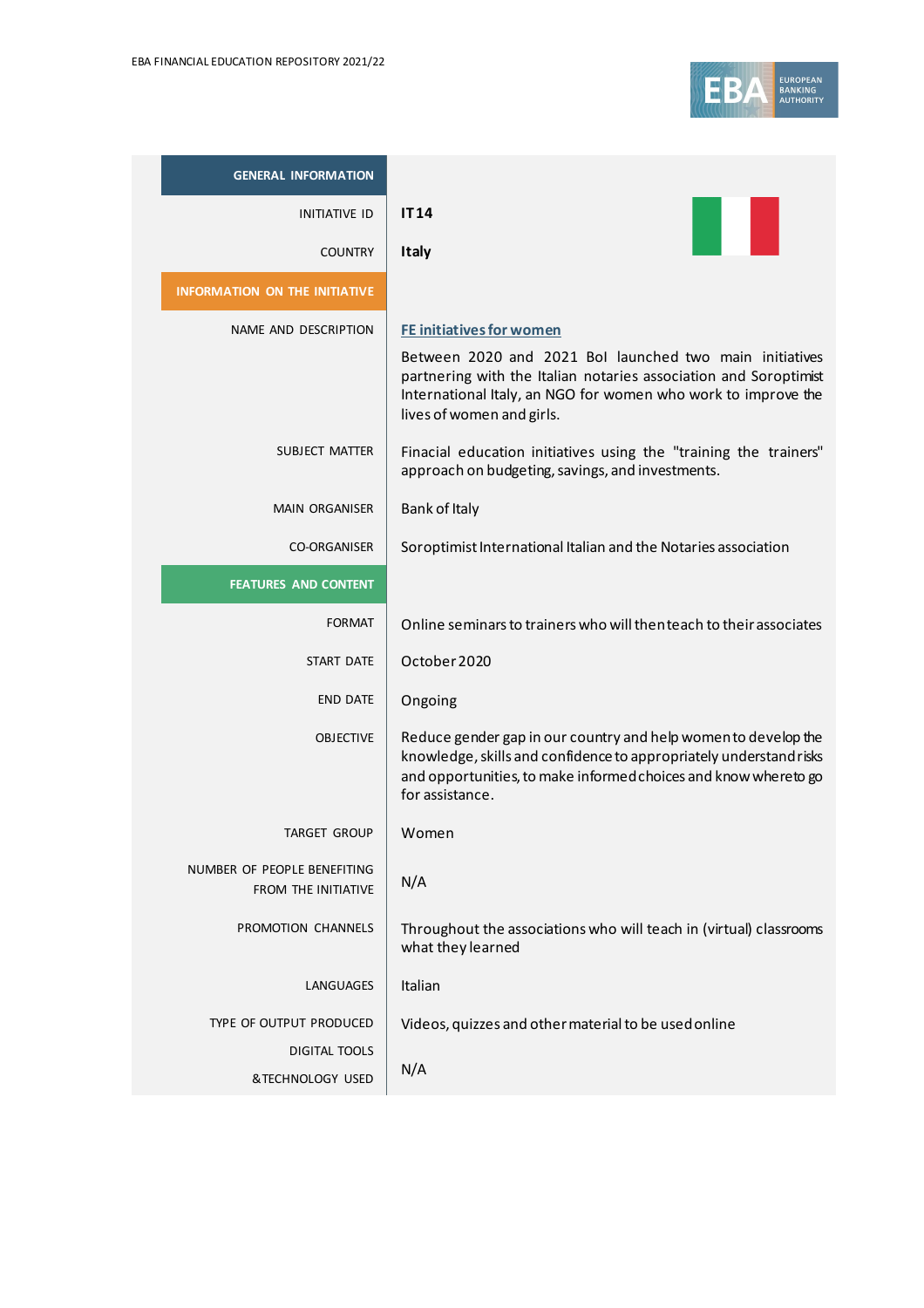

| <b>GENERAL INFORMATION</b>                                |                                                                                                                                                                                                                                                                                                     |
|-----------------------------------------------------------|-----------------------------------------------------------------------------------------------------------------------------------------------------------------------------------------------------------------------------------------------------------------------------------------------------|
| <b>INITIATIVE ID</b>                                      | <b>IT15</b>                                                                                                                                                                                                                                                                                         |
| <b>COUNTRY</b>                                            | <b>Italy</b>                                                                                                                                                                                                                                                                                        |
| <b>INFORMATION ON THE INITIATIVE</b>                      |                                                                                                                                                                                                                                                                                                     |
| NAME AND DESCRIPTION                                      | FE initiatives at the work place - Lodi Hospital                                                                                                                                                                                                                                                    |
|                                                           | It is a pilot initiative to reach women in their workplace. The choice<br>of Lodi is not by chance, since Lodi is one of the hospital who were<br>hit by the first wave of the pandemic in early 2020. The course is<br>divided in four modules: budgeting, e-payments, cyberawareness<br>and debt. |
| SUBJECT MATTER                                            | N/A                                                                                                                                                                                                                                                                                                 |
| <b>MAIN ORGANISER</b>                                     | Bank of Italy                                                                                                                                                                                                                                                                                       |
| <b>CO-ORGANISER</b>                                       | N/A                                                                                                                                                                                                                                                                                                 |
| <b>FEATURES AND CONTENT</b>                               |                                                                                                                                                                                                                                                                                                     |
| <b>FORMAT</b>                                             | The course was hosted by Lodi's hospital intranet                                                                                                                                                                                                                                                   |
| START DATE                                                | <b>April 2021</b>                                                                                                                                                                                                                                                                                   |
| END DATE                                                  | <b>June 2021</b>                                                                                                                                                                                                                                                                                    |
| <b>OBJECTIVE</b>                                          | Reduce gender gap in our country and to help women develop the<br>knowledge, skills and confidence to appropriately understand risks<br>and opportunities, to make informed choices and know whereto go<br>for assistance.                                                                          |
| <b>TARGET GROUP</b>                                       | Women at the workplace                                                                                                                                                                                                                                                                              |
| NUMBER OF PEOPLE BENEFITING<br><b>FROM THE INITIATIVE</b> | >100                                                                                                                                                                                                                                                                                                |
| PROMOTION CHANNELS                                        | Through the hospital website                                                                                                                                                                                                                                                                        |
| LANGUAGES                                                 | Italian                                                                                                                                                                                                                                                                                             |
| TYPE OF OUTPUT PRODUCED                                   | Videos, quizzes and other online materials                                                                                                                                                                                                                                                          |
| <b>DIGITAL TOOLS</b><br>&TECHNOLOGY USED                  | N/A                                                                                                                                                                                                                                                                                                 |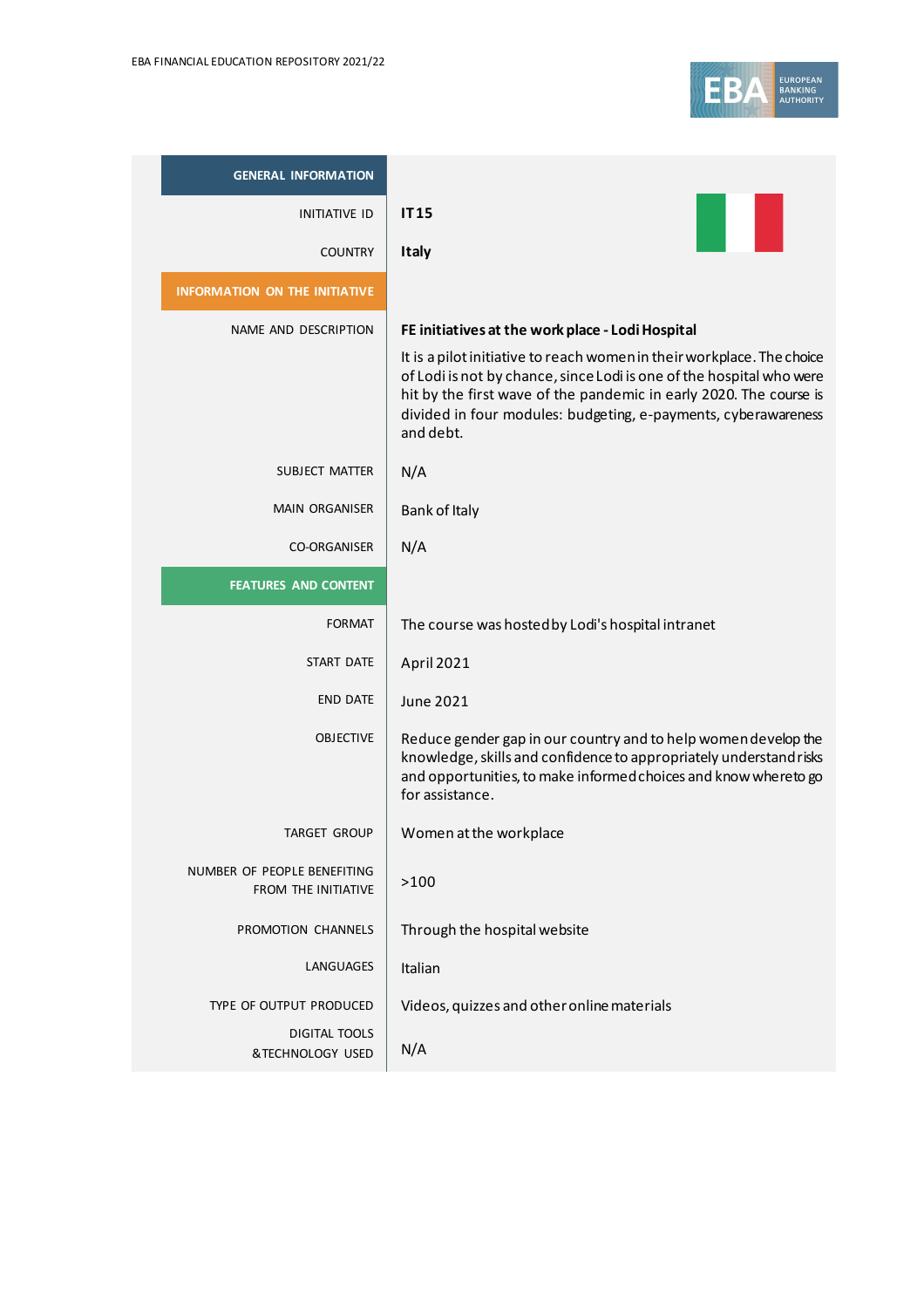| <b>GENERAL INFORMATION</b>                         |                                                                                                                                                                                                                                                                                                                                                                                                        |
|----------------------------------------------------|--------------------------------------------------------------------------------------------------------------------------------------------------------------------------------------------------------------------------------------------------------------------------------------------------------------------------------------------------------------------------------------------------------|
| <b>INITIATIVE ID</b>                               | <b>IT16</b>                                                                                                                                                                                                                                                                                                                                                                                            |
| <b>COUNTRY</b>                                     | <b>Italy</b>                                                                                                                                                                                                                                                                                                                                                                                           |
| <b>INFORMATION ON THE INITIATIVE</b>               |                                                                                                                                                                                                                                                                                                                                                                                                        |
| NAME AND DESCRIPTION                               | Economia per tutti (The Economy for everyone)<br>Financial education website                                                                                                                                                                                                                                                                                                                           |
| SUBJECT MATTER                                     | N/A                                                                                                                                                                                                                                                                                                                                                                                                    |
| <b>MAIN ORGANISER</b>                              | Bank of Italy                                                                                                                                                                                                                                                                                                                                                                                          |
| <b>CO-ORGANISER</b>                                | N/A                                                                                                                                                                                                                                                                                                                                                                                                    |
| <b>FEATURES AND CONTENT</b>                        |                                                                                                                                                                                                                                                                                                                                                                                                        |
| <b>FORMAT</b>                                      | N/A                                                                                                                                                                                                                                                                                                                                                                                                    |
| <b>START DATE</b>                                  | November 2019                                                                                                                                                                                                                                                                                                                                                                                          |
| <b>END DATE</b>                                    | Ongoing                                                                                                                                                                                                                                                                                                                                                                                                |
| <b>OBJECTIVE</b>                                   | The website is tailored for people interested in developing their<br>knowledge in economic and financial issue, their rights and<br>responsabilities, and to all those who, like savers and users of<br>banking services, who wish to improve their own financial culture.<br>Moreover, the website provide advice and information to<br>consumers regarding supervised companies or products/service. |
| <b>TARGET GROUP</b>                                | Consumers in general, investors, retail investors, insurance clients,<br>pensionners, pupils / school students, university students, elderly<br>people, women, trainers, migrants.                                                                                                                                                                                                                     |
| NUMBER OF PEOPLE BENEFITING FROM<br>THE INITIATIVE | >33,000 unique visitors<br>Last data available: November 2021                                                                                                                                                                                                                                                                                                                                          |
| PROMOTION CHANNELS                                 | N/A                                                                                                                                                                                                                                                                                                                                                                                                    |
| LANGUAGES                                          | Italian, English                                                                                                                                                                                                                                                                                                                                                                                       |
| TYPE OF OUTPUT PRODUCED                            | Web contents (text, video, audiobooks, leaflets, guides)                                                                                                                                                                                                                                                                                                                                               |
| <b>DIGITAL TOOLS</b><br>&TECHNOLOGY USED           | N/A                                                                                                                                                                                                                                                                                                                                                                                                    |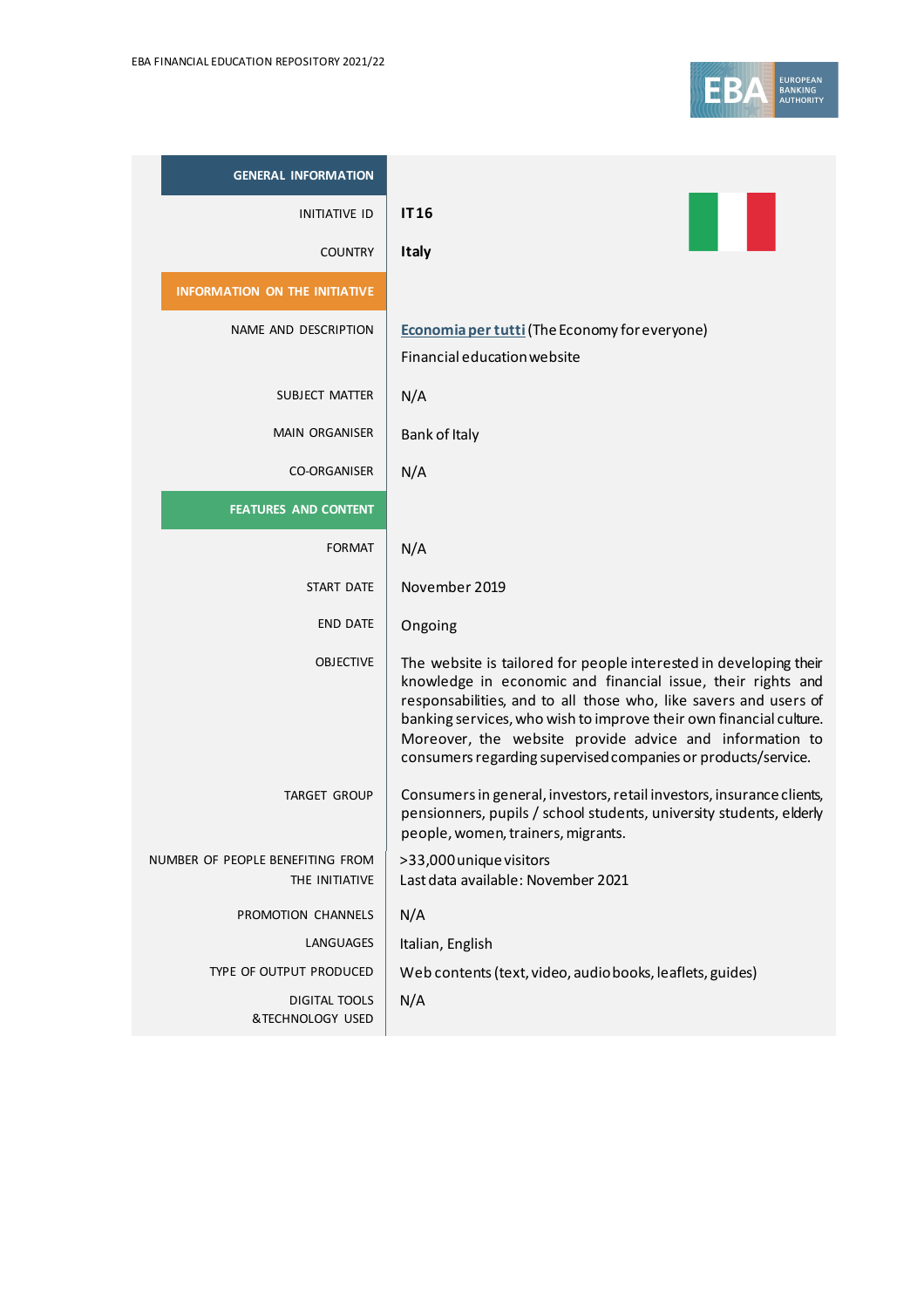

| <b>GENERAL INFORMATION</b>                                |                                                                                                                                                                                                 |
|-----------------------------------------------------------|-------------------------------------------------------------------------------------------------------------------------------------------------------------------------------------------------|
| <b>INITIATIVE ID</b>                                      | IT <sub>17</sub>                                                                                                                                                                                |
| <b>COUNTRY</b>                                            | <b>Italy</b>                                                                                                                                                                                    |
| <b>INFORMATION ON THE INITIATIVE</b>                      |                                                                                                                                                                                                 |
| NAME AND DESCRIPTION                                      | Artisans, Micro, Small and medium entrepreneurs                                                                                                                                                 |
|                                                           | Using the training the trainer approach, in cooperation with<br>entrepreneurs association, this course aims to settle principles of<br>investments, banking financial products, and insurances. |
| SUBJECT MATTER                                            | N/A                                                                                                                                                                                             |
| <b>MAIN ORGANISER</b>                                     | Bank of Italy                                                                                                                                                                                   |
| CO-ORGANISER                                              | Italian associations of artisans and small entrepreneuers                                                                                                                                       |
| <b>FEATURES AND CONTENT</b>                               |                                                                                                                                                                                                 |
| <b>FORMAT</b>                                             | Physical, online and hybrid                                                                                                                                                                     |
|                                                           | It's a training the trainers approach: BoI set the contents and the<br>standards of the course that will be held by trainers of the<br>entrepreneurs association.                               |
| START DATE                                                | November 2021                                                                                                                                                                                   |
| <b>END DATE</b>                                           | Ongoing                                                                                                                                                                                         |
| <b>OBJECTIVE</b>                                          | Raise the financial literacy knowledge of small entrepeneurs                                                                                                                                    |
| TARGET GROUP                                              | Artisans and SMEs Entrepreneurs                                                                                                                                                                 |
| NUMBER OF PEOPLE BENEFITING<br><b>FROM THE INITIATIVE</b> | N/A                                                                                                                                                                                             |
| PROMOTION CHANNELS                                        | Entrepreneurs association's newsletter                                                                                                                                                          |
| LANGUAGES                                                 | Italian                                                                                                                                                                                         |
| TYPE OF OUTPUT PRODUCED                                   | Course materials (video, animations, leaflets)                                                                                                                                                  |
| <b>DIGITAL TOOLS</b><br>&TECHNOLOGY USED                  | N/A                                                                                                                                                                                             |